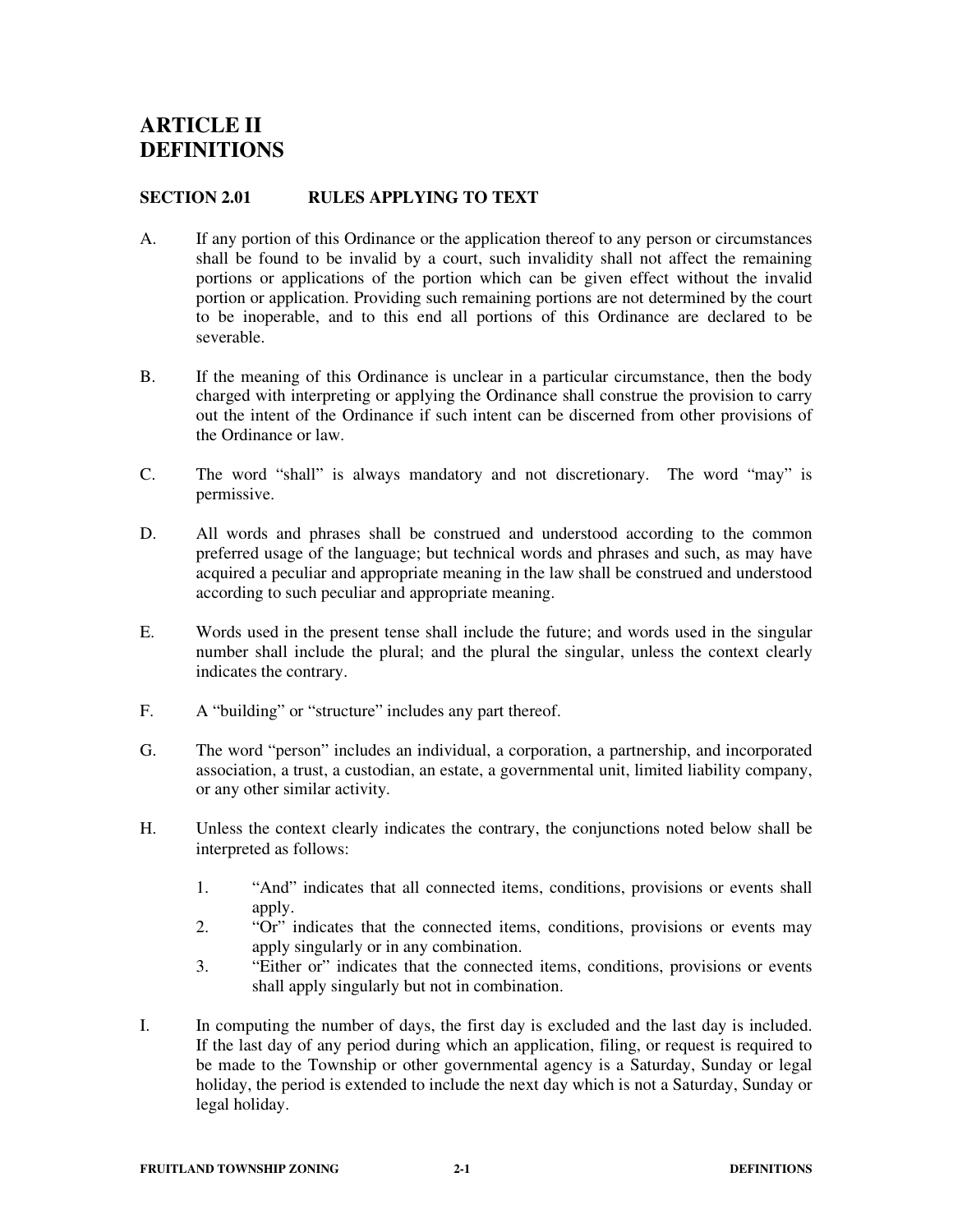J. The following dimensions must be perpendicular measurements: lot, street and easement widths; front, side and rear setback lot lines; distances from the ordinary high water mark, bluff line, high risk erosion areas, and the like.

# **SECTION 2.02 DEFINITIONS – A**

## ACCESSORY BUILDING

A building or portion of a building subordinate to a main building on the same lot occupied by or devoted exclusively to an accessory use. An independent structure, either temporary or permanent, having a roof supported by columns, walls, or any other support used for the housing or storage of persons, animals or property, or carrying on business activities. When an accessory building is attached to a main building in a substantial manner, such as a common wall or roof, the accessory building shall be deemed to have been integrated into the main building and no longer considered an accessory building.

## ACCESSORY USE

A use customary, incidental and subordinate to, and devoted exclusively to the principal use of the land or main building.

## ACCESSORY VEHICLE

## See "RECREATIONAL VEHICLE OR EQUIPMENT"

## ADULT USES

The term shall include adult book stores, adult cabarets, adult motion picture theaters, massage establishments, and nude studios. These terms shall have the following meanings:

## A. ADULT BOOK STORE

An establishment having as a substantial or significant portion of its stock in trade, books, magazines, and other printed materials characterized by their emphasis on matter depicting, describing or relating to "specified sexual activities" or "specified anatomical areas", as defined herein, or an establishment with a segment or section devoted to the sale or display of such material.

## B. ADULT CABARET

An establishment including, but not limited to, a café, restaurant or bar which features go-go dancers, erotic dancers, strippers, male or female impersonators, or similar entertainers.

## C. ADULT THEATER

An establishment used for presenting material distinguished or characterized by an emphasis on matter depicting, describing, or relating to "specified sexual activities" or "specified anatomical areas," as defined herein, for observation by patrons therein.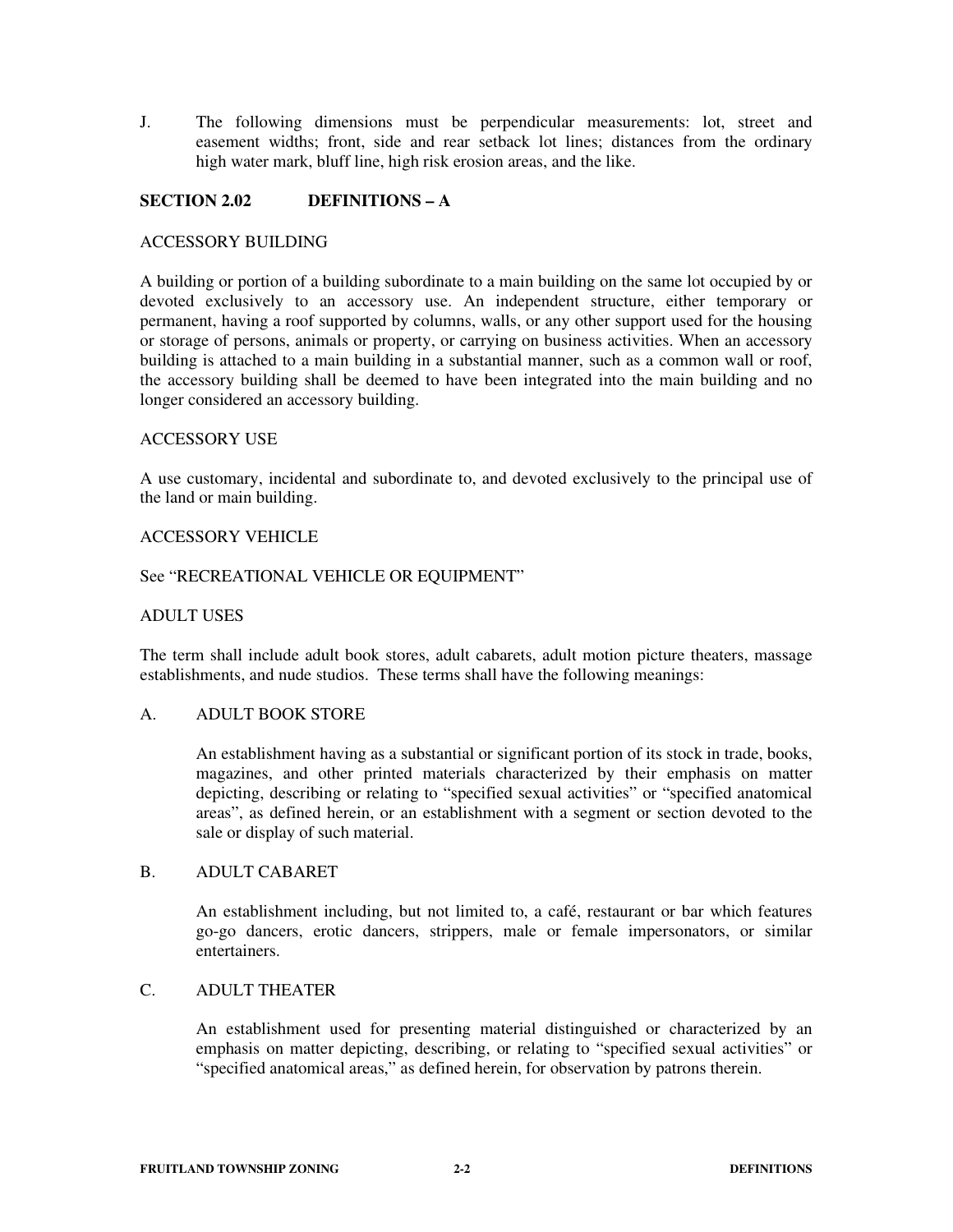## D. MASSAGE ESTABLISHMENT

Any establishment where massages are administered for pay, including but not limited to massage parlors, health clubs, sauna baths, and steam baths. This definition shall not be construed to include a hospital, nursing home, medical clinic, or the office of a physician, surgeon, chiropractor, osteopath, or physical therapist duly licensed by the State of Michigan, or massages administered by persons certified by the American Massage Therapy Association or a graduate of a School of Massage that is certified by the State of Michigan, or to barber shops or beauty salons in which massages are administered only to the scalp, the face, the neck or the shoulder. This definition shall not be construed to include a non-profit organization operating a community center, swimming pool, tennis court, or other educational, cultural, recreational, and athletic facilities for the welfare of the residents of the area. A *Massage* is defined as a method of treating the external parts of the human body by rubbing, stroking, kneading, tapping or vibrating with the hand or any instrument.

# E. NUDE STUDIO

Any establishment which offers the providing of models to display "specified anatomical areas" as described herein.

## Specified Anatomical Areas

Specified anatomical areas are defined as:

- 1. Less than completely and opaquely covered human genitals, pubic region, buttock, and female breast below a point immediately above the top of the areola;
- 2. Human male genitals in a discernible turgid state even if completely and opaquely covered.

## Specified Sexual Activities

Specified sexual activities are defined as:

- 1. Human genitals in a state of sexual stimulation or arousal;
- 2. Acts of human masturbation, sexual intercourse or sodomy;
- 3. Fondling or other erotic touching of human genital, pubic region, buttock or female breast.

## AGRICULTURE USES

"Agricultural use" means the land and buildings used in the production of plants and animals useful to humans, including forages and sod crops; grains, feed crops, and field crops; dairy and dairy products; poultry and poultry products; livestock, including breeding and grazing of cattle, swine, captive cervidae, and similar animals; berries; herbs; flowers; seeds; grasses; nursery stock; fruits; vegetables; Christmas trees; and other similar uses and activities. Agricultural use includes use in a federal acreage set-aside program or a federal conservation reserve program. "Agricultural use" means 1 or more of the following:

A. A farm of 40 or more acres in 1 ownership, with 51% or more of the land area devoted to an agricultural use.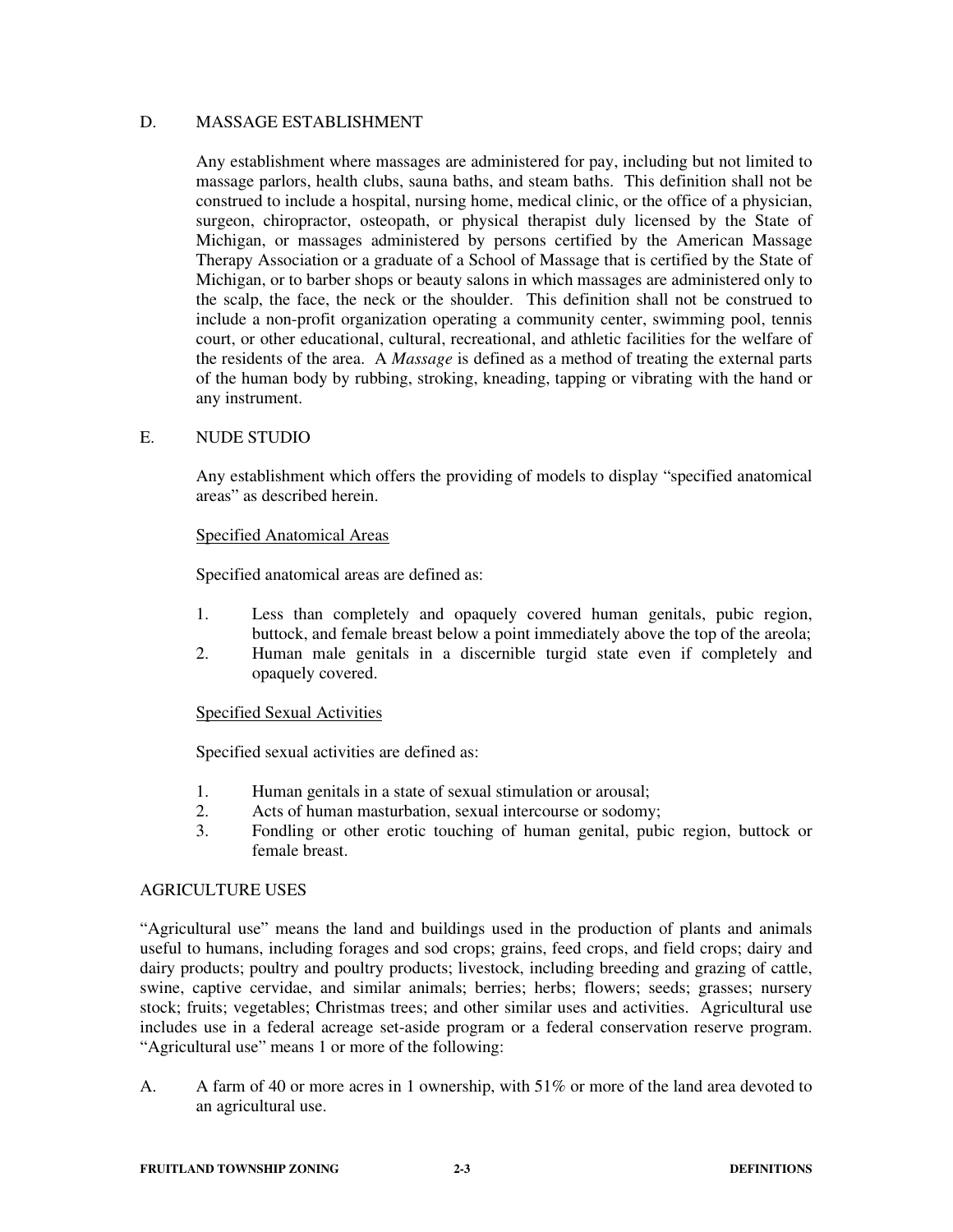- B. A farm of 5 acres or more in 1 ownership, but less than 40 acres, with 51% or more of the land area devoted to an agricultural use that has produced a gross annual income from agriculture of \$200.00 per year or more per acre of cleared and tillable land. A farm described in this subparagraph enrolled in a federal acreage set aside program or a federal conservation reserve program is considered to have produced a gross annual income from agriculture of \$200.00 per year or more per acre of cleared and tillable land.
- C. A farm of any size designated by the department of agriculture as a specialty farm in single ownership that has produced a gross annual income from an agricultural use of \$2,000.00 or more. Specialty farms include, but are not limited to, greenhouses; equine and grazing; the breeding and grazing of cervidae, pheasants, and other game animals; bees and bee products; mushrooms; aqua-culture; and other similar uses and activities.

Agricultural use does not include the management and harvesting of a woodlot.

## ALTERATIONS

Any change, addition or modification in construction or type of use of occupancy; any change in the supporting structural members of a building, such as walls, partitions, columns, beams or girders. After such change, addition or modification, the building or use may be referred to herein as "altered" or "reconstructed".

# ARCHITECTURAL FEATURES

Architectural features of a building shall include cornices, eaves, gutters, belt courses, sills, lintels, bay windows, chimneys and decorative ornaments.

# AREA OF SPECIAL FLOOD HAZARD

Is the land in the floodplain within a community subject to a one percent or greater chance of flooding in any given year?

# **SECTION 2.03 DEFINITIONS – B**

## BASE FLOOD

Means the flood having a one percent chance of being equaled or exceeded in any given year.

## BASEMENT OR CELLAR

A portion of a building having more than one-half (1/2) of its height below grade.

## BED AND BREAKFAST

A single family dwelling in which transient guests are provided a sleeping room, breakfast and access to bathing and lavatory facilities in return for payment.

## BERM

A man-made, formed earthen mound of definite height and width used for obscuring purposes; the purpose of which is to provide a transition between uses of differing intensity.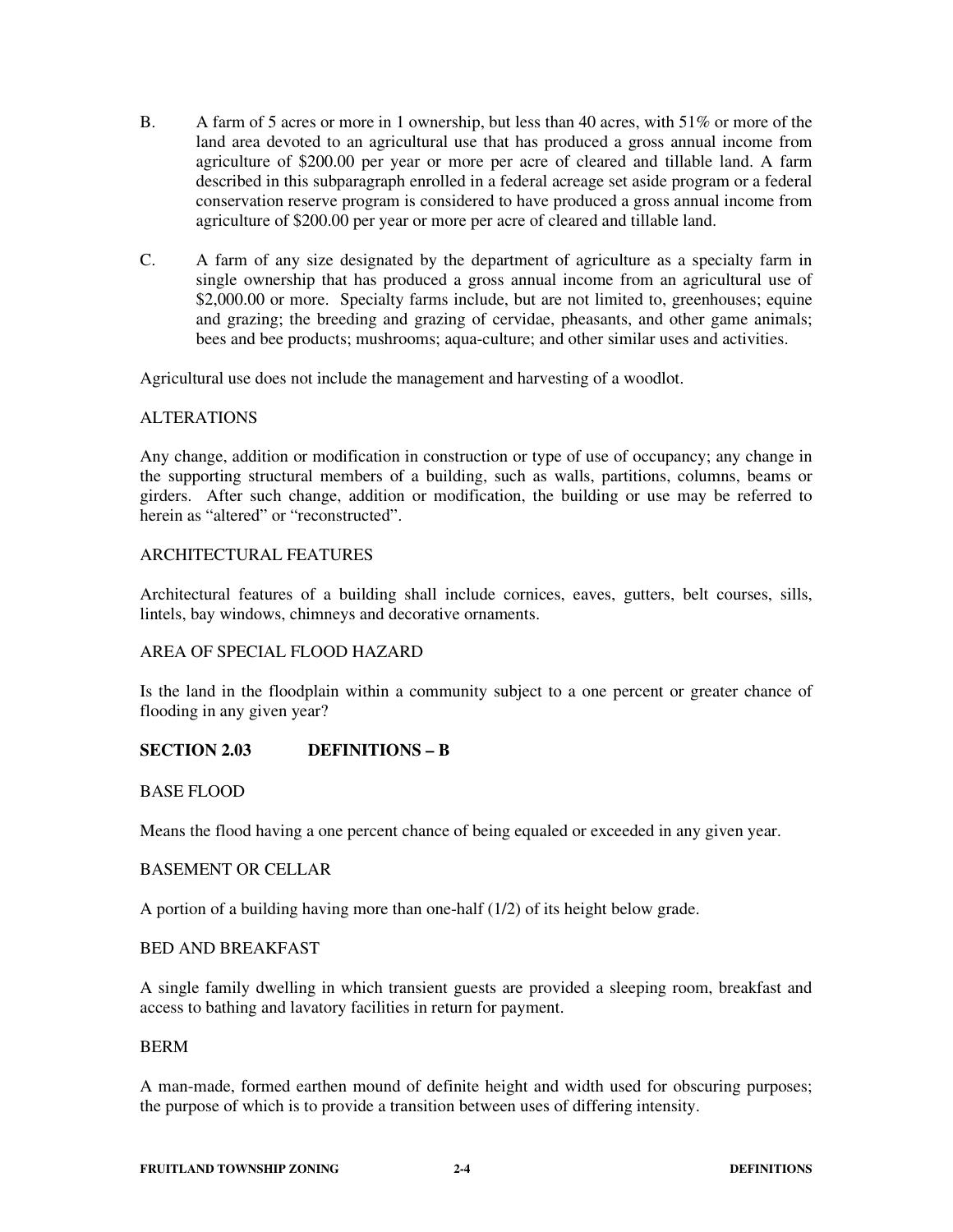## BLUFF LINE

The edge or crest of the elevated segment of the shoreline above the beach or beach terrace.

## BOARD OF APPEALS, or "ZBA"

As used in this Ordinance, this term means the Fruitland Township Zoning Board of Appeals.

#### BOARD, TOWNSHIP

As used in the Ordinance, this term means the Fruitland Township Board of Trustees.

## BUILDABLE AREA

The space remaining within a lot after the minimum setback and open space requirements of this Ordinance have been met.

#### BUILDING

An independent structure, either temporary or permanent, having a roof supported by columns, walls, or any other support used for the housing or storage of persons, animals or property, or carrying on business activities. When any portion thereof is completely separated from every part thereof by division of walls from the ground up, and without openings, each portion of such building shall be deemed a separate building.

#### BUILDING CODE

Construction standards currently adopted by Fruitland Township.

## BUILDING HEIGHT

See Development Standards in each Zoning District.

## BUILDING, MAIN

A building in which is conducted the principal use of the lot on which it is situated.

#### BUILDING PERMIT

Written authorization issued by the Building Inspector on behalf of the Township permitting the construction, moving, alteration of a building or structure or excavation, in conformity with the provisions of this Ordinance and the Township's building code.

# **SECTION 2.04 DEFINTIONS – C**

# CERVIDAE FACILITIES

"Cervidae facility" means a privately owned cervidae livestock operation on privately controlled lands capable of holding cervidae species, being members of the cervidae family including, but not limited to, deer, elk, moose, reindeer, and caribou.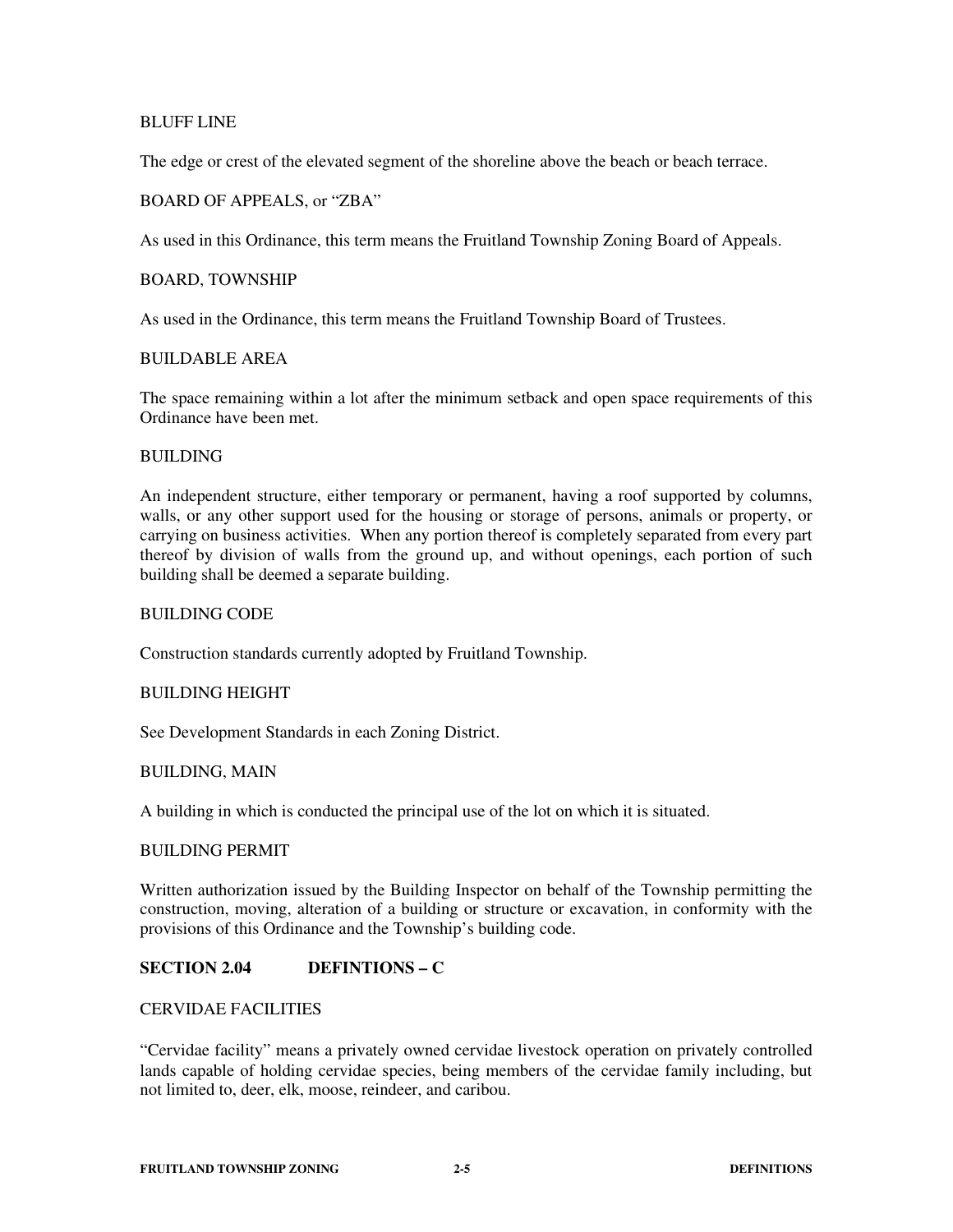## CLINIC

A building or group of buildings where human patients are admitted for examination and treatment by more than one (1) professional, such as physician, dentist, or the like, except that human patients are not lodged therein overnight.

# COMMERCIAL

This term relates to the use of property in connection with the lodging of transient guests for profit for a rental fee or the purchase, sale, lease, barter, display or exchange of goods, wares, merchandise or personal services or that is used in commerce or the maintenance of service offices or recreation or amusement enterprise or garage/basement/yard sales operating more than six (6) days during any one (1) twelve (12) month period and designed to make a profit. Any rental of a dwelling for a fee if less than 30 consecutive days is a commercial use.

## COMMISSION, PLANNING

As used in this Ordinance, this term means the Fruitland Township Planning Commission.

## COMMON OWNERSHIP

Common ownership means ownership by the same person, the person's spouse or any other legal entity holding any ownership interest.

## **SECTION 2.05 DEFINITIONS – D**

## DAY CARE, COMMERCIAL

A facility, other than a private dwelling, that receives for more than fourteen (14) days in consecutive twelve (12) months minor children or adults for care for periods less than 24 hours in a day. Child care and supervision provided as an accessory use, while persons responsible for their care are engaged or involved in the principal use of the property, such as a nursery operated during church services or public meetings, or by a fitness center or similar operation, shall not be considered Commercial Day Care.

## DAY CARE, PRIVATE HOMES

# A. FAMILY CHILD CARE HOME

A home in which one (1) but fewer than seven (7) minor children are received for care and supervision for compensation for periods of less than twenty-four (24) hours a day, unattended by a parent or legal guardian, except children related to an adult member of the household by blood, marriage or adoption. A family child care home includes a home in which care is given to an unrelated minor child for more than four weeks during a calendar year. A family child care home does not include an individual providing babysitting services for another individual. As used in this subparagraph, "providing babysitting services" means caring for a child on behalf of the child's parent or guardian when the annual compensation for providing those services does not equal or exceed \$600.00 or an amount that would according to the internal revenue code of 1986 obligate the child's parent or guardian to provide a form 1099-MISC to the individual for compensation paid during the calendar year for those services.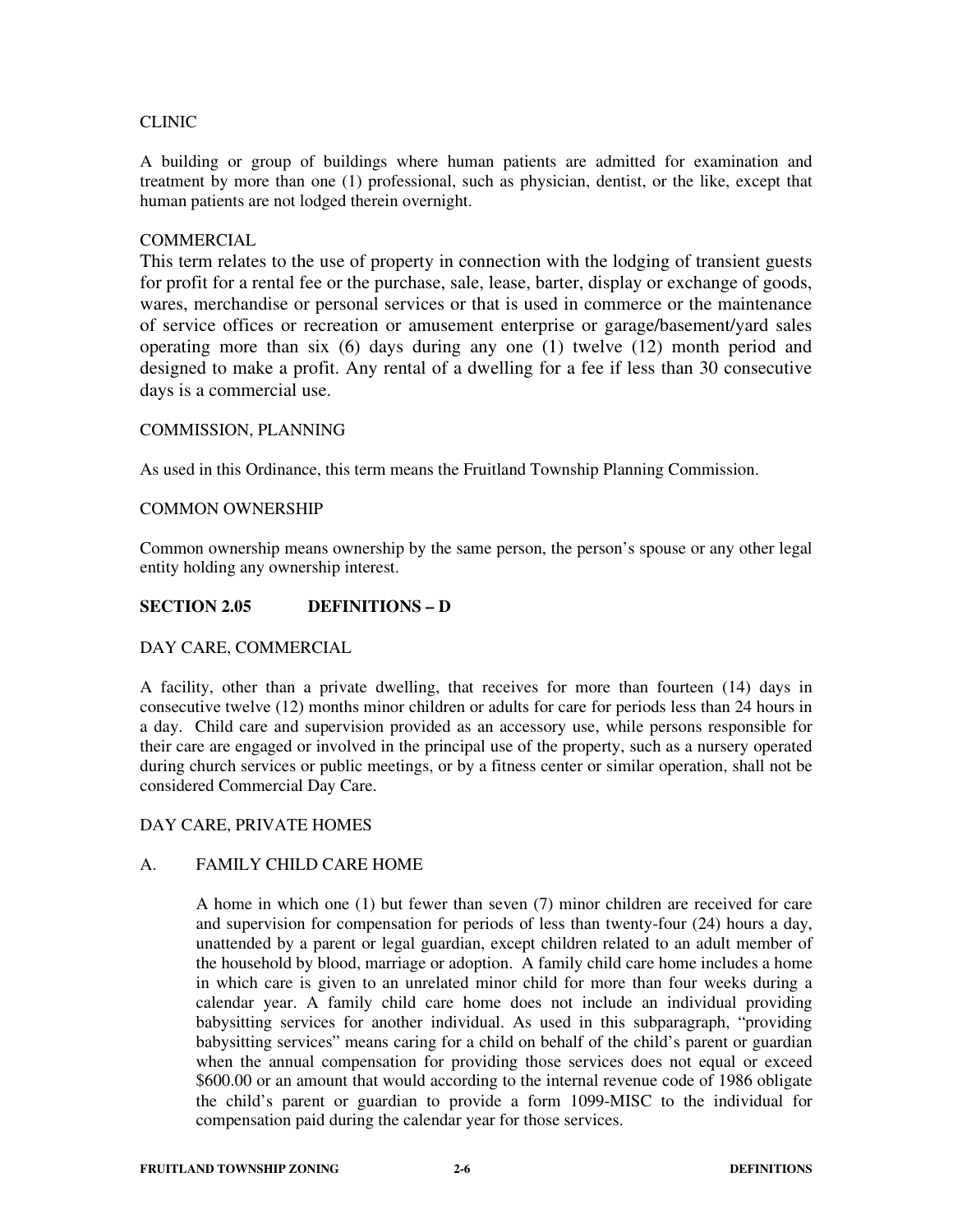According to the Michigan Zoning Enabling Act 110 of 2006, MCL 125.3206, a family child care home is considered a residential use of property for the purposes of zoning and a permitted use in all residential zones and is not subject to a special use or conditional use permit or procedure different from those required for other dwellings of similar density in the same zone.

## B. GROUP CHILD CARE HOME

A private home in which more than six (6) but not more than twelve (12) minor children are given care and supervision for periods of less than twenty-four (24) hours a day unattended by a parent or legal guardian, except children related to an adult member of the household by blood, marriage or adoption. A group child care home includes a home in which care is given to an unrelated minor child for more than four weeks during a calendar year.

According to the Michigan Zoning Enabling Act 110 of 2006, MCL 125.3206, a group child care home shall be issued a special use permit, conditional use permit, or other similar permit if the group child care home meets all requirements.

## DEVELOPMENT

Means any man-made change to improved or unimproved real estate, including but not limited to, buildings or other structures, mining, dredging, filling, grading, paving, excavation or drilling operations.

## DISTRICT, ZONING

A geographical area of the Township within which certain uses of land and/or buildings are permitted.

## DRIVE-IN ESTABLISHMENT

A commercial facility whose retail/service is provided though service windows or facilities in order to serve patrons while in or momentarily stepped away from the vehicle. Examples include banks, cleaners, and restaurants, but not vehicle service stations.

## DWELLING UNIT

A building providing complete independent living facilities for one or more persons, including permanent provisions for living, sleeping, eating, cooking and bathroom facilities.

## DWELLING, MULTIPLE FAMILY

A building or portion thereof, used or designed for use as three (3) or more dwelling units.

## DWELLING, SINGLE FAMILY

A building used or designed for use exclusively as a dwelling unit by one (1) family.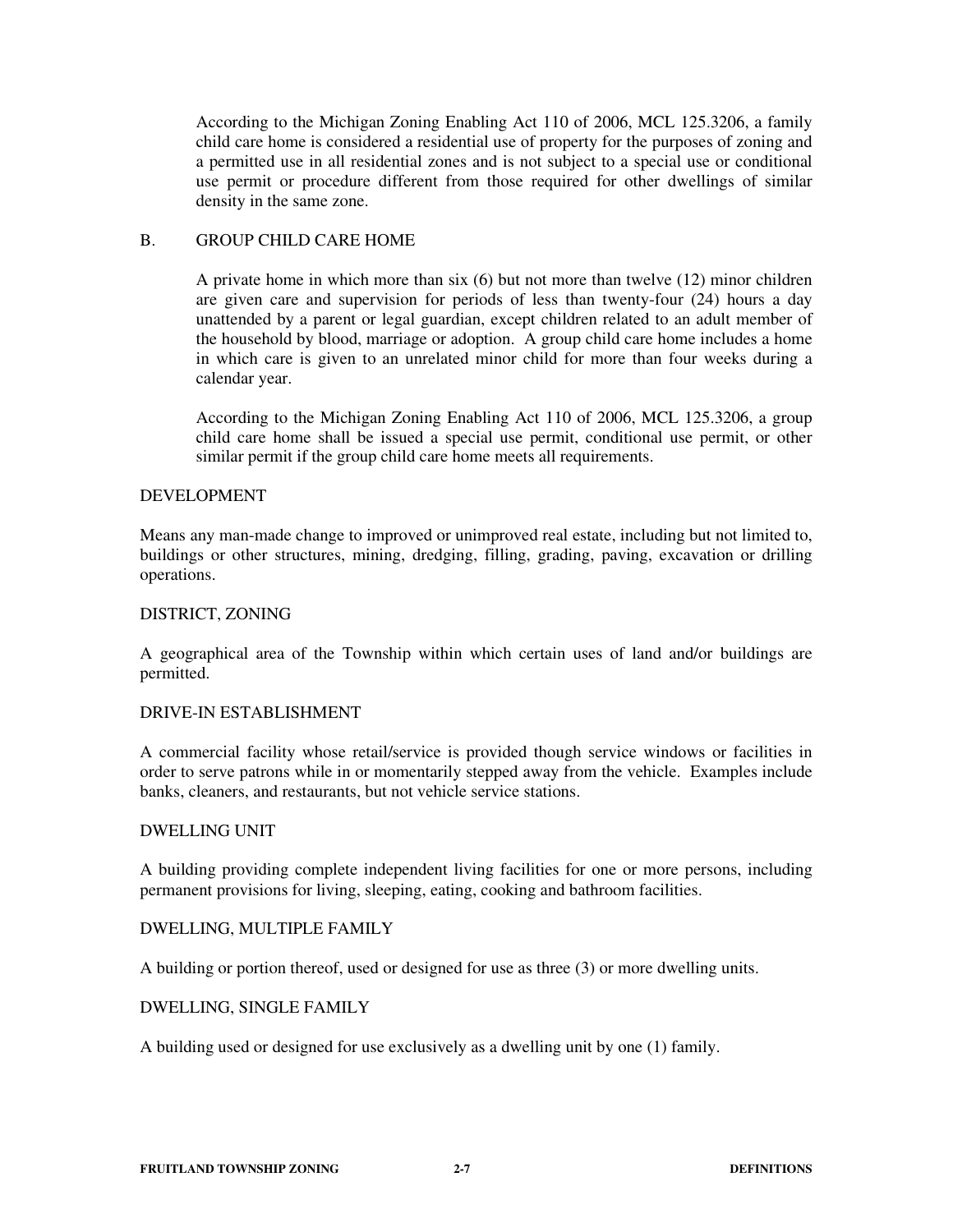# DWELLING, TWO-FAMILY

A building or portion thereof, used or designed for use as two (2) dwelling units. It may also be termed a duplex.

# **SECTION 2.06 DEFINITIONS – E**

#### ERECTED

The word "erected" includes built, constructed, reconstructed, move upon, or any physical operations on the premises required for the building. Excavations, fill, drainage and the like, shall be considered a part of the term "erect".

## ESSENTIAL SERVICES

Underground, surface, or overhead gas, electrical, steam, or water transmission or distribution systems, collection, communication supply or disposal systems, including mains, drains, sewers, pipes, conduits, wires, cables, fire alarm boxes, traffic signals, hydrants, towers, poles, and other similar equipment and accessories in connection therewith reasonably necessary for the furnishing of adequate service by such public utilities or municipal departments or commissions or for the public health or general welfare, but not including buildings other than such buildings as are primarily enclosures or shelters of the above essential service equipment. Wireless Communications Equipment, Wireless Communications Support Structures, wind energy systems and met towers shall not be considered essential services.

## EXCAVATING

Any breaking of ground, except common household gardening, agricultural uses and grounds care.

## **SECTION 2.07 DEFINITIONS – F**

## FAMILY

- A. An individual or group of two (2) or more persons related by blood, marriage, or adoption, together with foster children and servants of the principal occupants who are domiciled together as a single housekeeping unit in a dwelling unit; or
- B. A collective number of individuals domiciled together in one (1) dwelling unit whose relationship is of a continuing, non-transient domestic character and who are cooking and living as a single non-commercial housekeeping unit. This definition shall not include any society, club, fraternity, sorority, association, half-way house, lodge, coterie, organization, group of students, or other individuals whose domestic relationship is of a transitory or seasonal nature, is for an anticipated limited duration of a school term or during a period of rehabilitation or treatment, or is otherwise not intended to be of a permanent nature.

## **FENCE**

A barrier, partition, wall, structure or gate erected as a dividing structure, barrier or enclosure.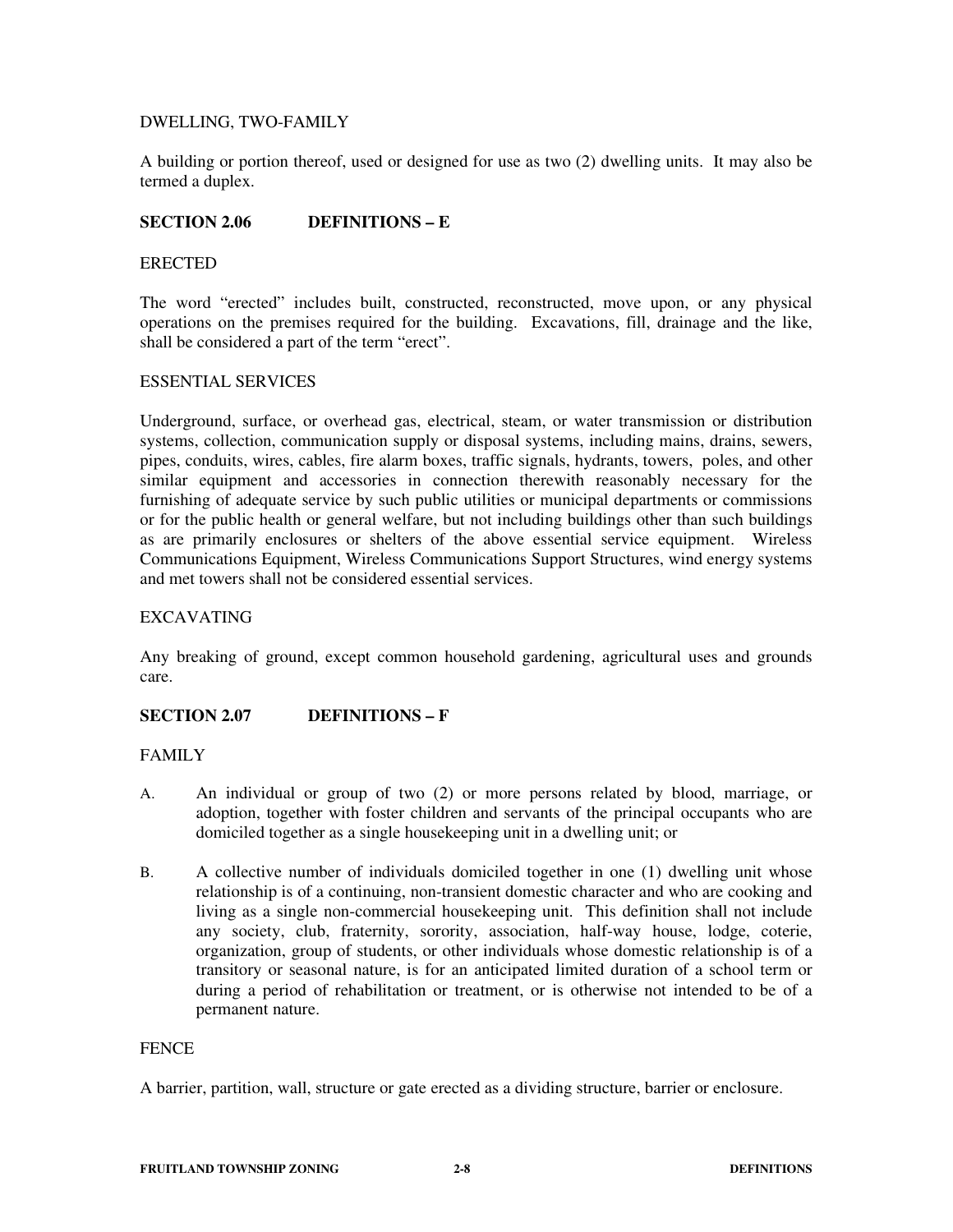## FENCE DESIGN & TYPE

Decorative: a designed open or solid fence or wall that contributes to the identification and beauty of the principle use; is not erected to satisfy and other provision, and does not act as a retaining structure.

# FILL/FILLING

The depositing or dumping of any matter into or onto the ground except common household gardening and general maintenance.

## FINANCIAL GUARANTEE OF PERFORMANCE

When a financial guarantee of performance may be required under the terms of this Ordinance, the Township may require a cash deposit, certified check, letter of credit, bond or other similar type of financial guarantee acceptable to the Township to insure compliance with applicable provisions of the Ordinance. The financial guarantee shall be deposited with the Township Clerk at the time any permits or other approval authorizing the project or activity which requires the financial guarantee are issued. As work progresses, the Township may authorize a proportional rebate of the financial guarantee upon the completion of significant phases of the project.

## FLOOD or FLOODING

Means a general and temporary condition of partial or complete inundation of normally dry land areas from the overflow of inland or tidal waters or the unusual and rapid accumulation or runoff of surface waters from any source.

## FLOOD HAZARD BOUNDARY MAP

Means an official map of a community issued by the Federal Insurance Administration, where the boundaries of the areas of special flood hazards have been designated as Zone A.

## FLOOD INSURANCE RATE MAP (FIRM)

Means an official map of a community on which the Federal Insurance Administration has delineated both the areas of special flood hazards and the risk premium zones applicable to the community.

## FLOOD INSURANCE STUDY

Means the official report provided by the Federal Insurance Administration. The report contains flood profiles, flood boundaries, flood insurance rate zones, and the water surface elevation of the base flood.

## FLOOD HAZARD AREA

Means land, which on the basis of available floodplain information is subject to a one-percent or greater chance of flooding in any given year.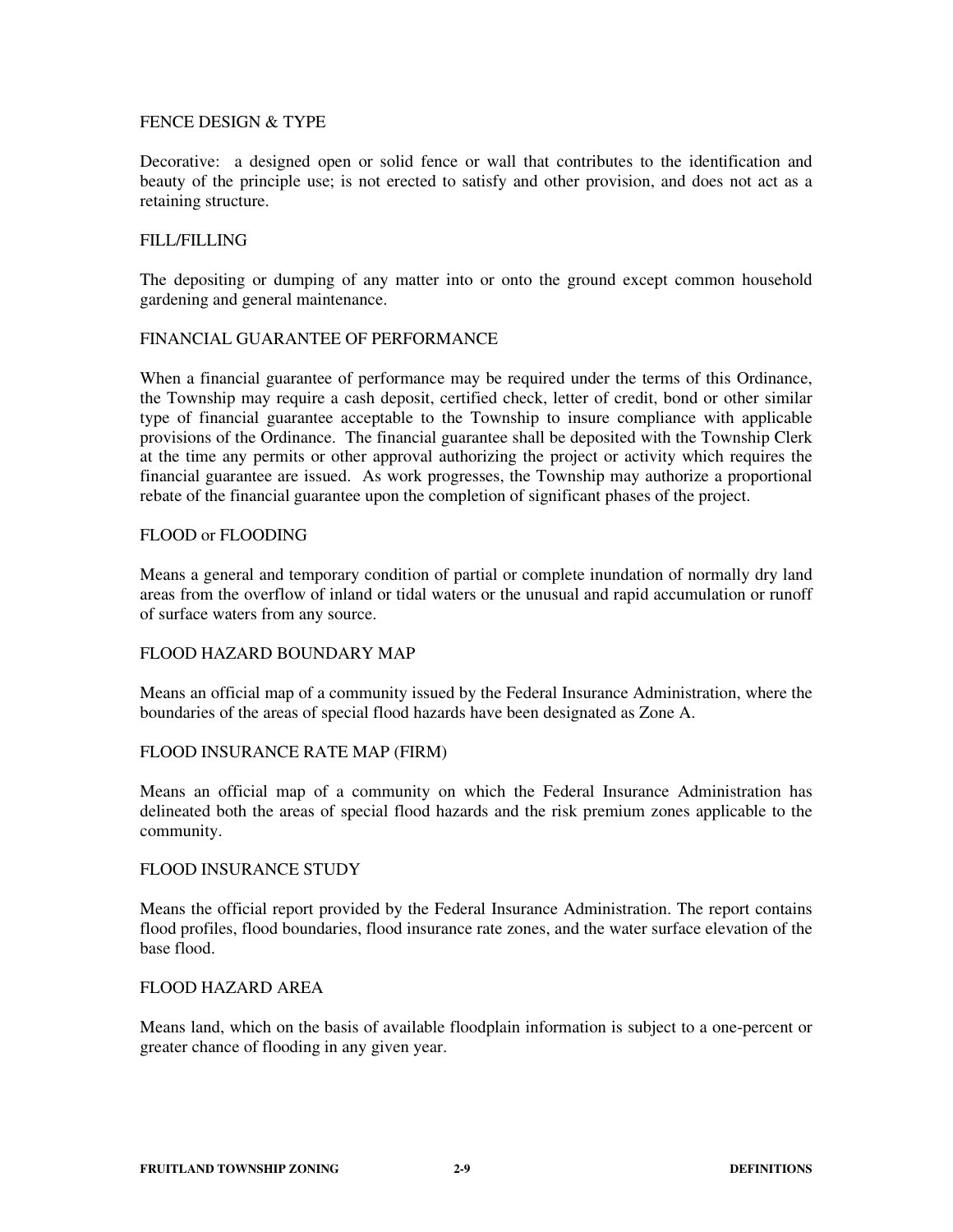## FLOOD PLAIN

Means any land area susceptible to being inundated by water from any source (see definition of flood).

## FLOODWAY

Means the channel of a river or other watercourse and the adjacent land areas which must be reserved in order to discharge the base flood.

## FLOOR AREA, GROSS (GFA)

The sum of the gross horizontal area of the floors of a building measured from the exterior faces of the exterior walls or from the center line of walls separating two (2) buildings. The gross floor area of a building shall not include the basement floor area. (See Basement)

Gross floor area shall not include attic space having headroom of less than seven and one-half  $(7 \frac{1}{2})$  feet, or interior balconies or mezzanines. Any space devoted to parking or loading shall not be included in floor area. Areas of basements, porches, or attached garages are not included. FLOOR AREA, USABLE (UFA)

That area used for or intended to be used for the sale of merchandise or services, or for use to serve patrons, clients, or customers; or area used in a dwelling unit for living purposes. Floor area which is used for or intended to be used principally for the storage or processing of merchandise, for hallways, or for utilities shall be excluded for the computation of usable floor area. Measurement of usable floor area shall be the sum of the horizontal areas of the several floors of the building measured from the interior faces of the exterior walls.

## **FOREDUNE**

One or more low linear dune ridges that are parallel and adjacent to the shoreline of a Great Lake and are rarely greater than twenty (20) feet in height. The lakeward face of a foredune is often gently sloping and may be vegetated with dune grasses and low shrub vegetation or may have an exposed sand face.

## FRONTAGE (See Lot Width)

# **SECTION 2.08 DEFINITIONS – G**

# GARAGE

A building used primarily for the storage of vehicles for the use of the occupants of a lot on which such building is located.

## GRADE

The average finished grade elevation established for the purpose of regulating the number of stories and the height of buildings. The grade shall be the level of the original ground adjacent to the walls of the building if the finished grade is level. If the ground is not entirely level, the grade shall be determined by averaging the elevation of the ground of each face of the building or structure being measured, before any earth is moved.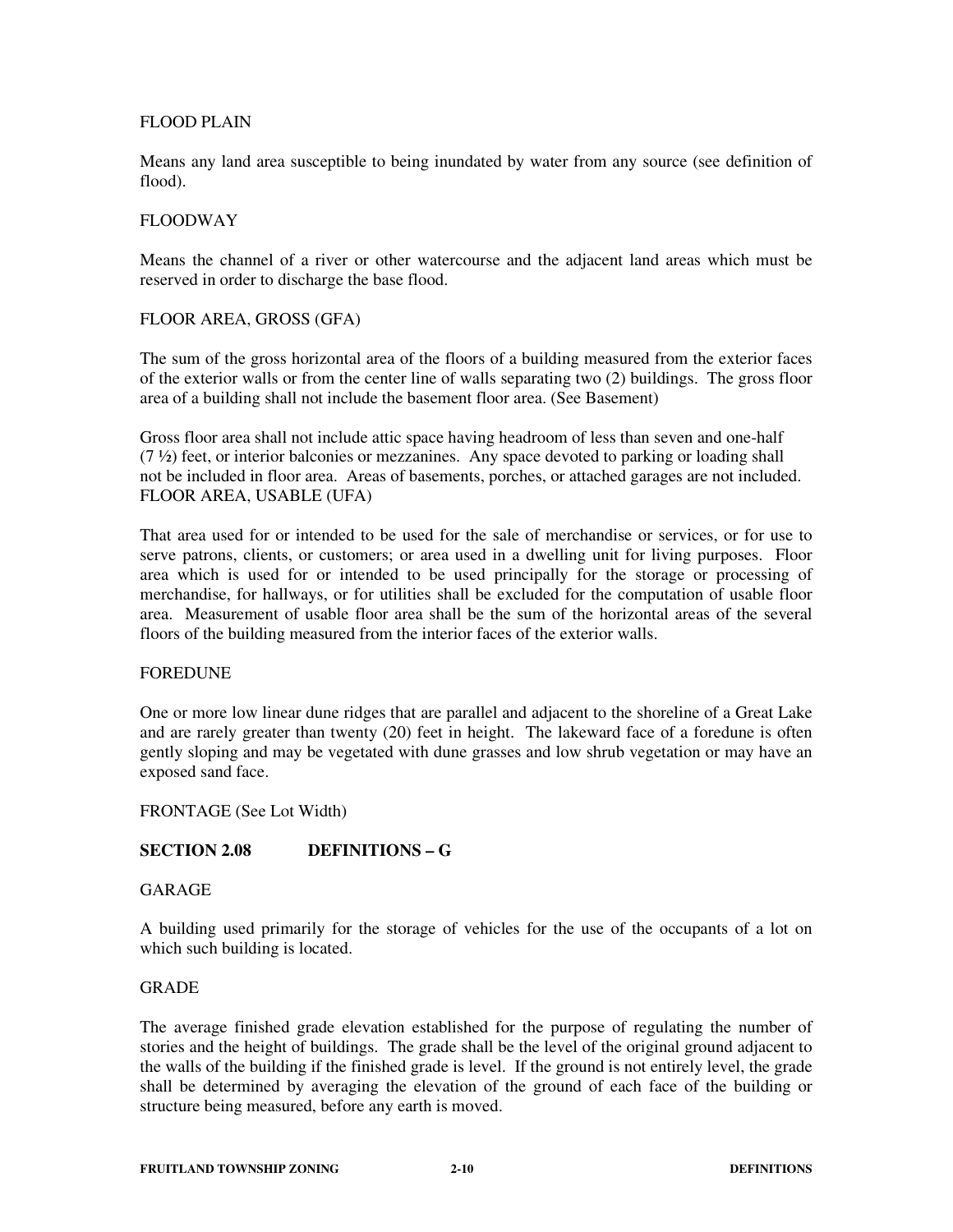# GRADE, AVERAGE EXISTING

The average grade calculated from the grade elevations at the four points where an imaginary line parallel to the front and rear yard setback lines and touching the proposed structure intersects the required side yard setback lines.

# **SECTION 2.09 DEFINITIONS – H**

## HARMFUL INCREASE

Means an unnaturally high stage on a river, stream or lake which causes, or may cause damage to property, threat to life, personal injury, or damage to land or water resources.

#### **HEDGE**

A close-set row of bushes, shrubs or small trees, usually with their branches intermingled, forming a barrier contiguous to a boundary line.

## HOME OCCUPATION

An occupation customarily conducted in a dwelling unit that is clearly an incidental and subordinate use of the dwelling.

#### HOSPITAL

An institution providing health services, primarily for in-patients and medical or surgical care of the sick or injured, including as an integral part of the institution, such related facilities as laboratories, out-patient departments, training facilities, central services facilities and staff offices.

## **HOTEL**

A building where guests are provided a sleeping room and lavatory facilities, with or without meals, in return for payment.

## **SECTION 2.10 DEFINITIONS – I**

## INDUSTRIAL USE

A structure, building, parcel of land, or portion thereof utilized or inherently designed for the production, manufacturing, processing, cleaning, testing, rebuilding, assembly, distribution, finishing, construction and printing of goods or products; including related research and development facilities.

## INOPERATIVE OR ABANDONED VEHICLES

Any vehicle which is self-propelled and/or intended to be self-propelled, and which by reason of dismantling, disrepair, or other cause is incapable of being propelled under its own power.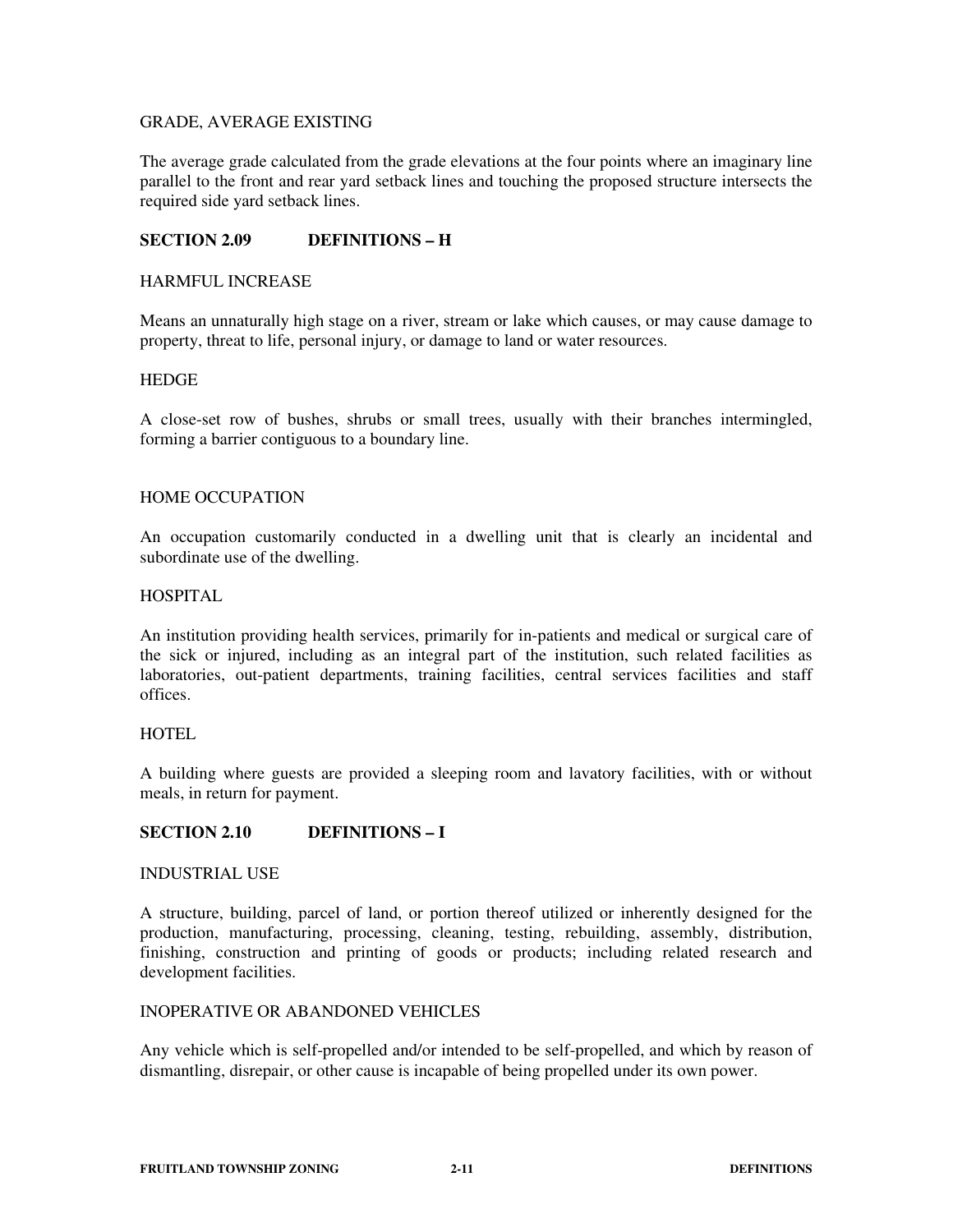## INTENSIVE LIVESTOCK OPERATIONS

A commercial operation where livestock are kept at a population per acre of at least four (4) dairy cattle, four (4) slaughter or feeder cattle, twenty (20) swine, seven hundred (700) poultry, ten (10) sheep or goats, or four  $(4)$  horses.

# **SECTION 2.11 DEFINITIONS – J**

# JUNK

Any vehicles, machinery, appliances, lumber, building materials, products, or merchandise with parts missing; scrap metals or materials that are damaged or deteriorated or reclaimed materials; or vehicles or machines in a condition which precludes their use for the purpose for which they were manufactured.

## JUNKYARD

This term includes automobile wrecking yards and salvage yards and includes any area of more than two hundred (200) square feet for the storage, sale, processing, keeping or abandonment of junk, or for the dismantling, demolition or abandonment of automobiles or other vehicles or machinery or parts thereof, but does not include such uses when entirely within enclosed buildings.

# **SECTION 2.12 DEFINITIONS – K**

KENNEL

Any lot or premises on which four (4) or more dog and/or cats, six (6) months of age or older are kept temporarily or permanently for the purpose of breeding, boarding or sale.

# **SECTION 2.13 DEFINITIONS – L**

## LAKE FRONT LOT

A lot having frontage along the shores of Lake Michigan, White Lake, Duck Lake, and Muskrat Lake.

## LOADING SPACE

An off-street space on the same lot as or within a building or group of buildings, for temporary parking for a commercial vehicle while loading or unloading merchandise or materials. Off-street loading spaces are not to be included as off-street parking space in computation of required offstreet parking.

## LOT

A piece or parcel of land occupied or intended to be occupied by a building, structure, land use, or group of buildings and providing the open spaces or yards required by this Ordinance and having frontage upon a street or recorded private street or easement. Each lot will have a separate and distinct tax parcel identification number. Also, a site condominium unit, as regulated by Public Act 59 of 1978, as amended, designed and intended for separate ownership and use as described in the master deed.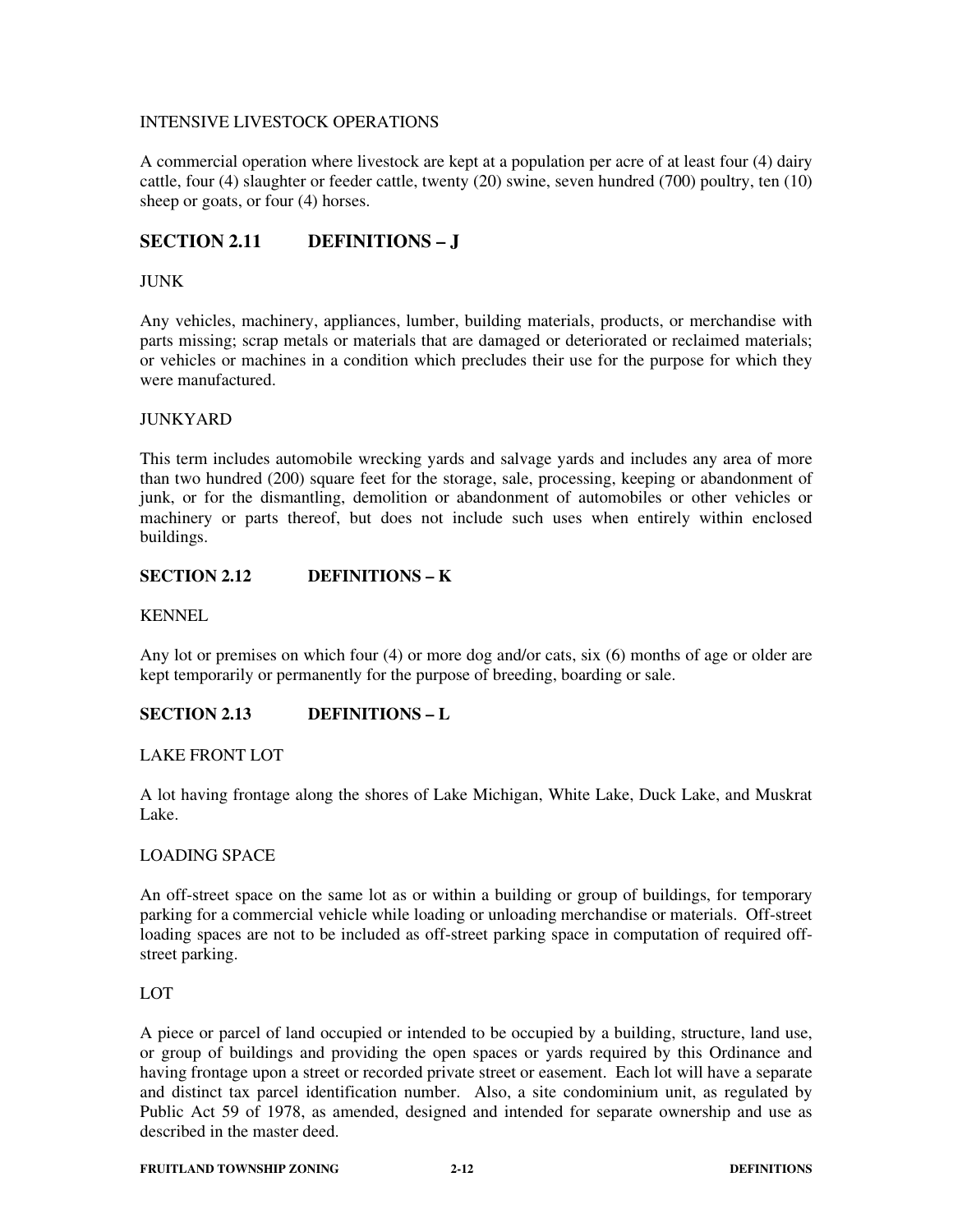## LOT AREA

The total horizontal area within the lot lines of a lot, excluding any recorded private street easement.

## LOT, CORNER

A lot located at the intersection of two (2) streets or a lot bounded on two (2) sides by a curving street, any two (2) cords of which form an angle of one hundred thirty-five (135) degrees or less.

## LOT COVERAGE

The part or percent of the lot occupied by buildings or structures, including accessory buildings or structures.

## LOT DEPTH

The mean horizontal distance from the front lot line to the rear lot line, or the two (2) front lot lines of a through lot.

LOT, DOUBLE FRONTAGE (THROUGH)

A lot other than a corner lot having frontage on two (2) more or less parallel streets.

## LOT, INTERIOR

A lot other than a corner lot with only one (1) lot line fronting on a street.

## LOT LINES

The property lines or other described lines bounding the lot.

- A. Front Lot Line. In case of an interior lot, it is that line separating said lot from the rightof-way giving access to the lot. In the case of a through lot, it is that line separating said lot from either right-of-way. In the case of a corner lot, the shorter street line shall be the front lot line, except in the case of both street lines being equal; the choice may be made at the discretion of the property owner. Once declared and so indicated on the building permit application, the designated front lot line shall remain as such.
- B. Rear Lot Line. Ordinarily, that lot line which is opposite and most distant from the front lot line of the lot. In the case of an irregular or triangular-shaped lot, a line at least ten (10) feet in length entirely within the lot parallel to and at the maximum distance from the front lot line shall be considered to be the rear lot line for the purpose of determining depth of rear yard. In cases where none of these definitions are applicable, the Zoning Administrator shall designate the rear lot line.
- C. Side Lot Line. Any lot line not a front lot line or rear lot line. A side lot line separating a lot from another lot line or lots is an interior side lot line.
- D. Street Lot Line. A lot line separating the lot from the right-of-way of a street or alley.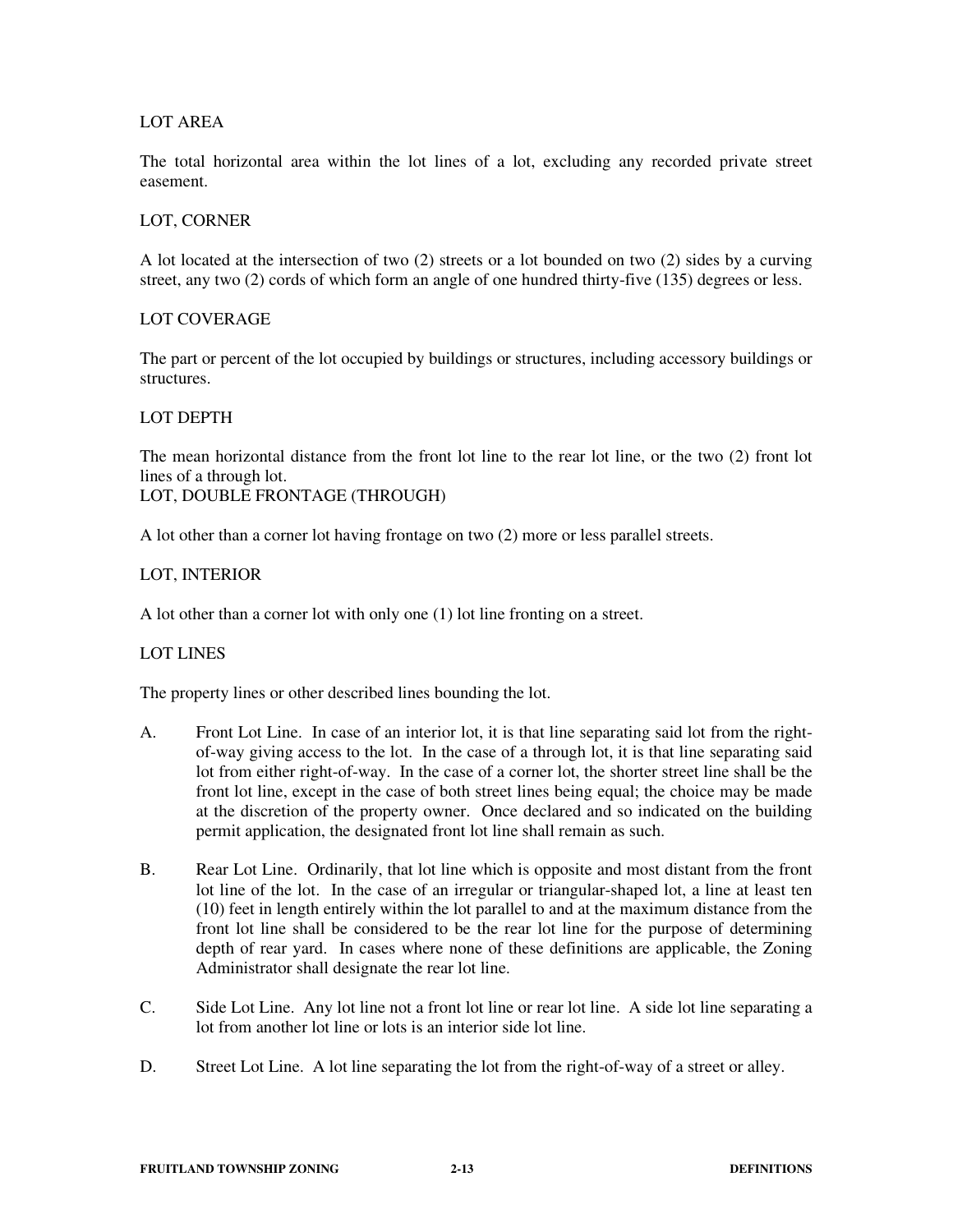# LOT OF RECORD

A lot which is part of a subdivision plat as shown on the records of the County Register of Deeds, or a lot or parcel described by metes and bounds, the description of which has been so recorded prior to the adoption of this ordinance and was lawful at the time of recording.

# LOT WIDTH (Frontage)

The horizontal distance between the side lot lines, as measured at the front yard setback line and most nearly perpendicular to the side lot lines. No part of the lot may have a width less than the required minimum, except for frontage on cul-de-sac lots.

# **SECTION 2.14 DEFINITIONS – M**

## MANUFACTURED HOME

A manufactured home, also known as a mobile home, is a structure: built on a permanent chassis, transported to its site in one or more sections, and affixed to a permanent foundation, and includes a residential building, dwelling unit, dwelling room or rooms, or a building component of a dwelling unit wholly or substantially constructed at an off-site location, transported to a site, erected or set.

# MANUFACTURED HOME PARK

A parcel or tract of land under unified control upon which two (2) or more manufactured homes are located on a continual, non-recreational basis and which is offered to the public for that purpose regardless of whether a charge is made therefore, together with any building, structure, enclosure, street, equipment, or facility used or intended for use incident to the occupancy of a manufactured home.

## MANUFACTURED HOME SPACE

A plot of ground within a manufactured home park designed for the accommodation of one (1) manufactured home.

## MASTER PLAN

The Master Plan or Land Use Plan adopted by Fruitland Township, including graphic and written materials, indicating the general location for streets, parks, schools, public buildings, and all physical development of the Township, and includes any unit or part of such plan and any amendment to such plan.

## MOTEL

A building or group of buildings where guests are provided a sleeping room and lavatory facilities, with or without meals, in return for payment.

## MOTOR HOME

A motorized vehicular unit primarily designed for temporary dwelling in connection with travel and/or recreational usage. This term does not include manufactured homes.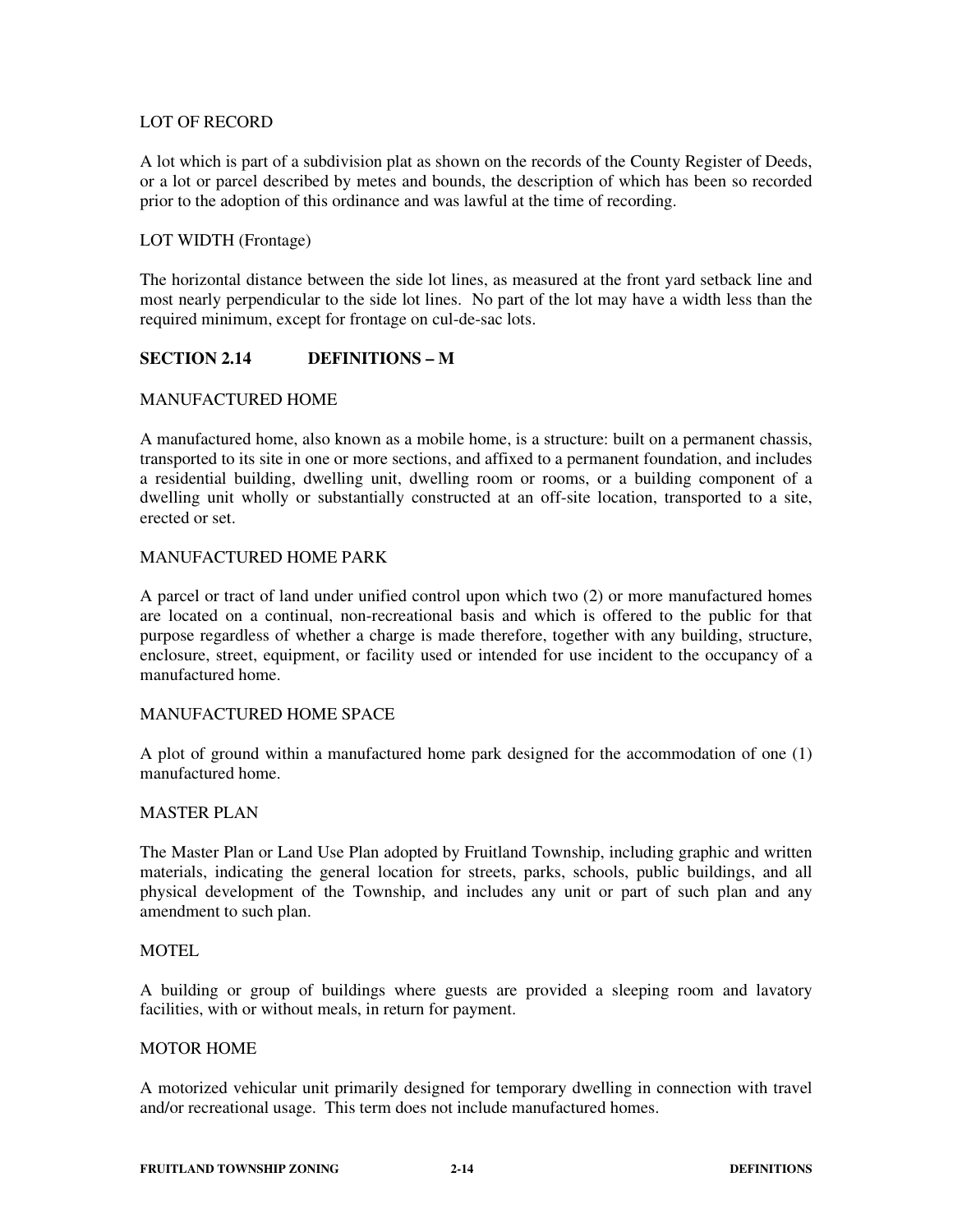# **SECTION 2.15 DEFINITIONS – N**

## NEW CONSTRUCTION

Means structures for which the "start of construction" commenced on or after the effective date of this Ordinance.

## NON-CONFORMING BUILDING

A building or portion thereof lawfully existing at the effective date of this Ordinance or amendments thereto, which does not conform to the provisions of the Ordinance relating to height, bulk, area, placement or yards for the Zoning District which it is located.

#### NON-CONFORMING LOT OF RECORD

A platted lot of record that conformed with all Township zoning requirements at the time of recording of said plat, which no longer conforms to the zoning regulations and requirements for lot area, lot width, or both; or a lot of record outside a recorded plat that conformed with all Township zoning requirements at one time, and which has not been subdivided or reduced in size subsequent to the time it did conform to the Zoning Ordinance, which no longer conforms with the zoning requirements for lot area, lot width or both.

## NON-CONFORMING USE

A use which lawfully occupied a building or land at the effective date of this Ordinance or amendments thereof, that does not conform to the use regulations of the Zoning District in which it is located.

#### NON-RESIDENTIAL DISTRICT

The NC, AP, LI Zoning Districts.

## **NUISANCE**

An offensive, annoying, unpleasant, or obnoxious thing or practice; a cause or source of annoyance, especially continuing or repeated invasion of any physical characteristics of activity or use across a property line which can be perceived by or affects a human being; or the generation of an excessive or concentrated movement of people or things such as, (a) noise, (b) dust, (c) smoke, (d) odor, (e) glare, (f) fumes, (g) flashes, (h) vibration, (i) objectionable effluent, (j) noise of a congregation of people, particularly at night, (k) passing traffic, or (l) invasion of street traffic generated from an adjacent land use which lacks sufficient parking and circulation.

## **NURSERY**

A parcel of land utilized for the purpose of growing ornamental trees, shrubbery, house plants, flowers or perennial ground covers, from seed or seedlings, for the purpose of retail or wholesale trade.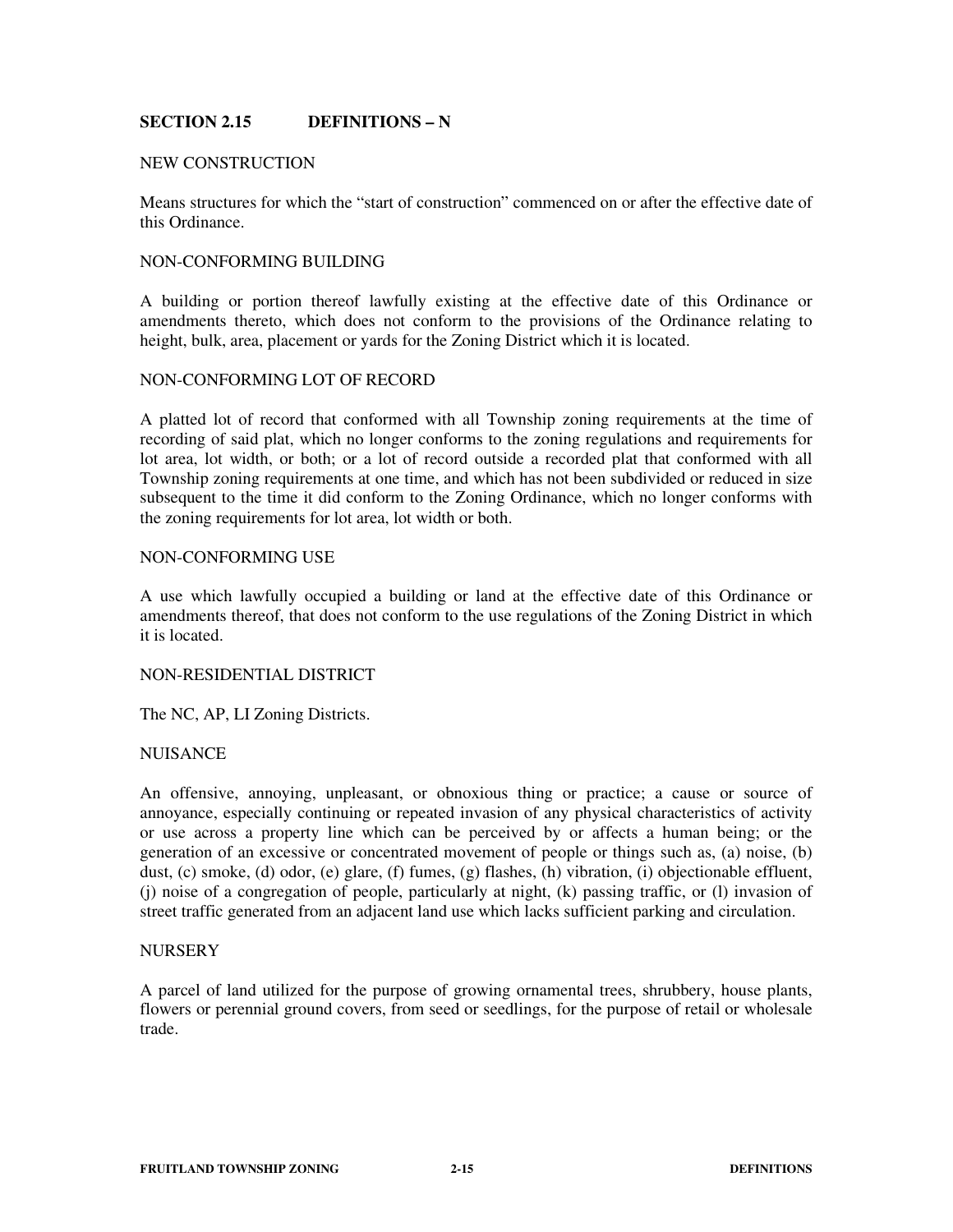## NURSING HOME

An establishment for the care of the aged or infirm, or a place of rest for those suffering bodily disorders, wherein persons are provided care for compensation. Said facility shall conform to, and qualify for license under applicable State law.

# **SECTION 2.16 DEFINITIONS – O**

## **OCCUPY**

The residing of an individual(s) overnight in a dwelling unit, or the installation, storage or use of equipment, merchandise or machinery in an institutional, commercial or industrial building.

## OPEN AIR BUSINESS

A commercial operation conducted substantially in the open air, including but not limited to:

- A. Bicycle, utility truck or trailer, motor vehicle, boats or home equipment sale, repair, rental, or storage services.
- B. Outdoor display and sale of garages, motor homes, manufactured homes, snowmobiles, agricultural implements, swimming pools, and similar activities.
- C. Retail sales of trees, fruits, vegetables, shrubbery, plants, seeds, topsoil, humus, fertilizer, trellises, lawn furniture, playground equipment, and other home garden supplies and equipment.
- D. Tennis courts, archery courts, shuffleboard, horseshoe courts, rifle ranges, miniature golf, golf driving ranges, children's amusement park or similar recreation uses (transient or permanent).

# OPEN SPACE

That portion of a lot which is not covered with structures and is open to the sky.

# ORDINARY HIGH WATER MARK

Lake Michigan, Duck Lake and White Lake shall be defined as 579.80 feet IGLD 1955 DATUM.

Creeks and Streams shall be defined as the line between upland and bottomland that persists through successive changes in the water level, below which the presence and action of the water is so common or recurrent that the character of the land is marked distinctly from the upland and is apparent in the soil itself, the configuration of the surface of the soil, and the vegetation. Delineation of the ordinary high water mark on creeks and streams entails the identification of indicators on the bank of a creek or stream and the transition line between, aquatic vegetation (such as sedges and cattails) and terrestrial vegetation (perennial grasses and woody shrubs) or the scour line on exposed earth on the bank (from constant erosion) and terrestrial vegetation. On any creek or stream where the ordinary high-water mark cannot be found, the top of the lowest bank on either side shall substitute. In braided channels, the ordinary high-water mark or line of mean high water shall be measured so as to include the entire creek or stream feature.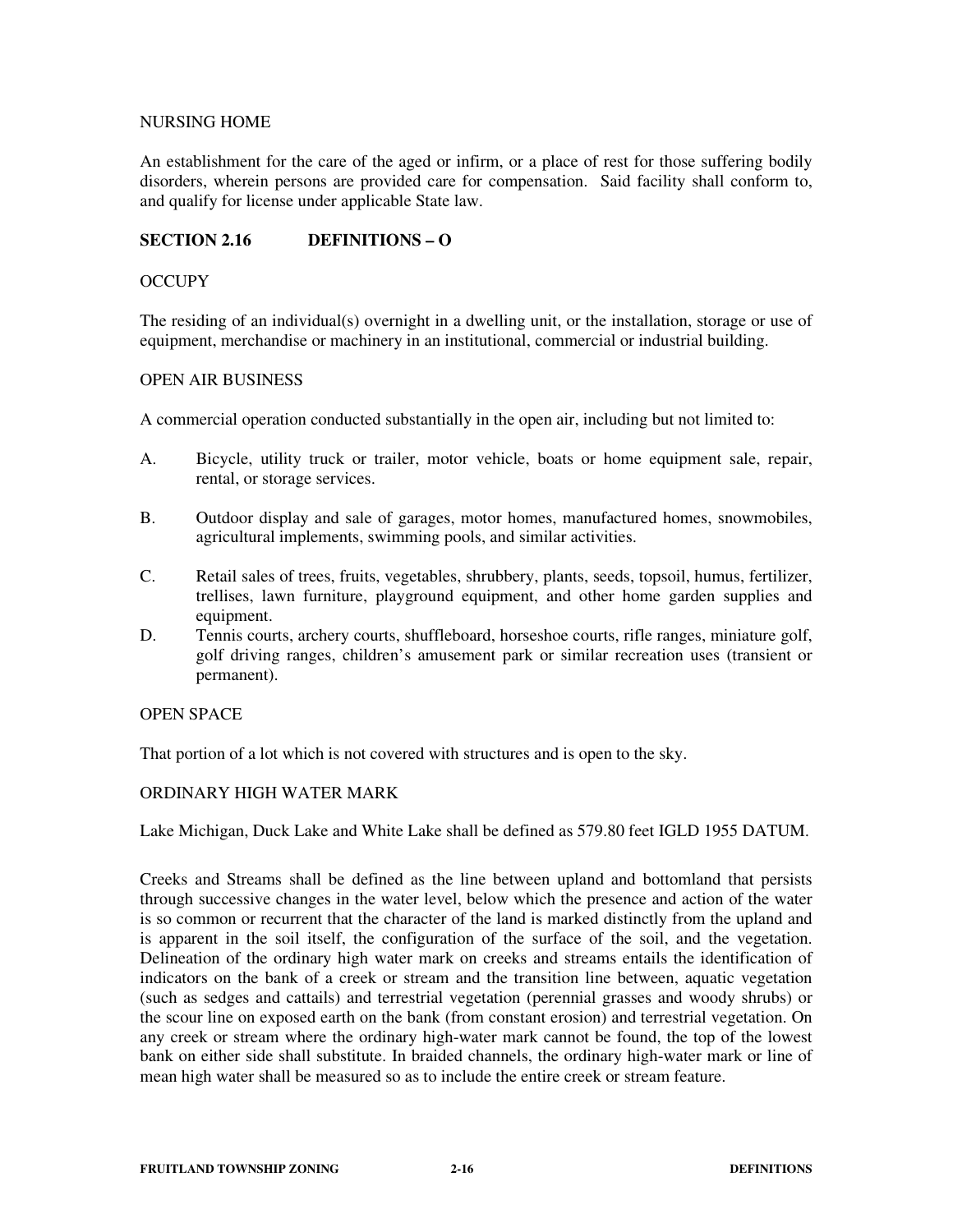# OUTDOOR FURNACE

A furnace, heating system, stove or boiler that is a separate structure, either above or below ground, not located in a building, but provides heat or hot water for a building or buildings on the same lot.

# **SECTION 2.17 DEFINITIONS – P**

## PARK

A parcel of land, building or structure used for recreational purposes, including but not limited to, playgrounds, sport fields, game courts, beaches, trails, picnicking areas and leisure time activities.

## PARKING LOT

A facility providing vehicular parking spaces, along with adequate drives, aisles, and maneuvering space that allows unrestricted ingress and egress to park at least two (2) vehicles.

# PARKING SPACE

An off-street space of at least one hundred eighty (180) square feet exclusive, of necessary driveways, aisles, or maneuvering space, suitable to accommodate one (1) motor vehicle and having access to a street or alley.

## PERSONAL SERVICE ESTABLISHMENTS

Any commercial business conducting services that are performed primarily on the premises.

## PLANNED UNIT DEVELOPMENT

Land that is under unified control that is planned and developed as a whole in a single stage development or series of development stages. The development may include streets, circulation ways, utilities, buildings, open spaces, and other site features and improvements.

## PORCH, ENCLOSED

A covered entrance to a building or structure which is totally enclosed, and projects out from the main wall of said building or structure and has a separate roof or an integral roof with the main building or structure to which it is attached.

## PORCH, OPEN

A covered entrance to a building or structure which is unenclosed except for columns supporting the porch roof, and projects out from the main wall of said building or structure and has a separate roof or an integral roof with the main building or structure to which it is attached.

## PRINCIPAL USE

The primary use for which land or premises, and any building thereon, is designed, arranged, or intended, for which it is occupied, or maintained, let or leased.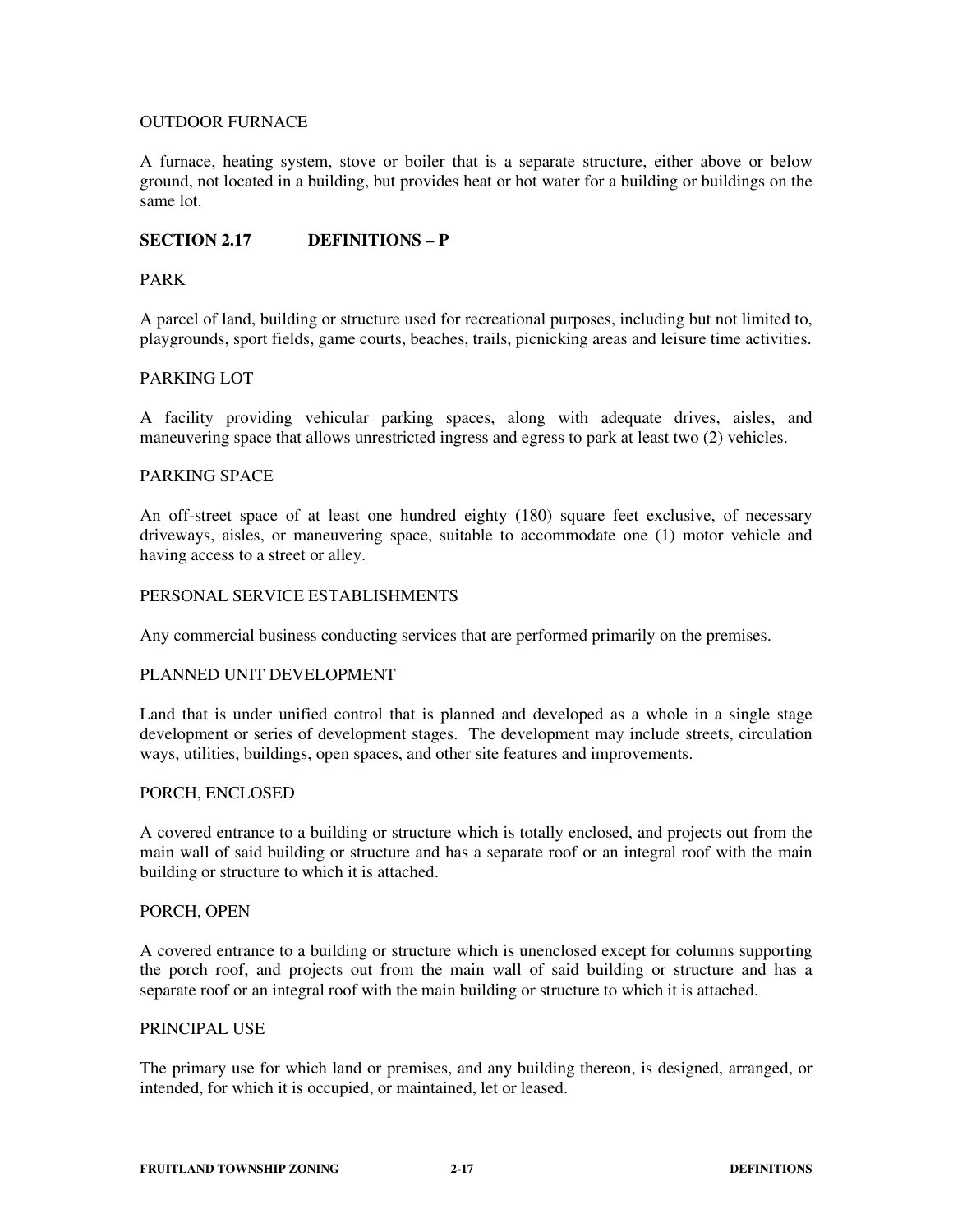# PUBLIC UTILITY

Any person, firm, corporation, municipal department, board, or commission duly authorized to furnish to the public, under Federal, State or municipal regulations, electricity, gas, steam, communications, transportation, sewer or water services.

# **SECTION 2.18 DEFINITIONS – R**

## RECREATIONAL VEHICLE OR EQUIPMENT

A vehicle or equipment intended for periodic use for recreational or leisure pursuits. Such vehicles shall include boats, airplanes, special purpose automobiles, floats, rafts, trailers, snowmobiles, camping and travel trailers, motorized homes, detachable travel equipment for the type adaptable to light trucks, and other equipment or vehicles of a similar nature.

## RESIDENTIAL

This term relates to the use of real property for dwelling purposes and is the owner's principal, seasonal or main living place. This term does not include any rental of a dwelling for a fee if less than 30 consecutive days.

Property owners who own a dwelling but who live there only on a seasonal basis and who have a continuity of presence as evidenced by the storing of their personal possessions for their personal use such as golf clubs, ski equipment, cycling equipment, boating equipment, and clothing is included within the meaning of the term Residential.

## RESIDENTIAL DISTRICT

Residential District shall refer to the RR, LDR, MDR, MHDR, and HDR Zoning Districts, as described in this Ordinance.

## RESTAURANT

An establishment whose principal business is the sale of food and/or beverages to customers in a ready-to-consume state.

## RIDING STABLE

A building or premises used for the shelter, care, riding, showing or other similar use of horses or other similar livestock. RIGHT-OF-WAY

A street, alley or other thoroughfare or easement permanently established for passage of persons, vehicles, or the location of utilities. The right-of-way is delineated by legally established lines or boundaries.

# RIPARIAN ACCESS

Riparian access applies to land along the shores of Lake Michigan, White Lake, Duck Lake, Muskrat Lake and any creek or stream which empties into the above lakes or any other lake.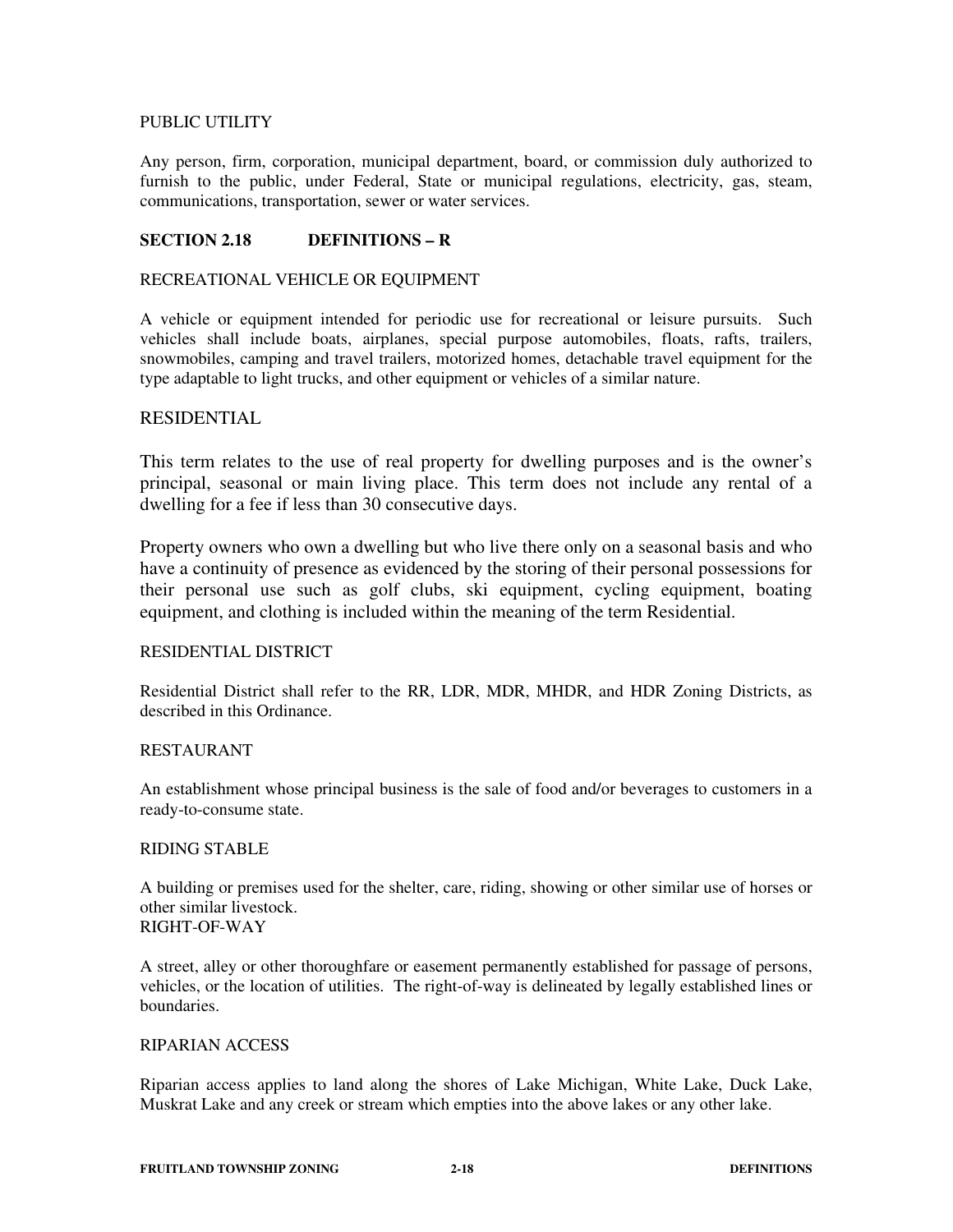## ROADSIDE STAND

An agricultural building or a separate structure used for the display or sale of agricultural products grown on the premises upon which the stand is located.

# **SECTION 2.19 DEFINITIONS – S**

## SALVAGE YARD

An open space where waste, surplus, discarded, or salvaged materials are brought, sold, exchanged, stored, baled, cleaned, packed, disassembled, or handled, including but not limited to house wrecking and structural steel materials and equipment and automobile wrecking.

## SATELLITE DISH ANTENNA, DISH ANTENNA

An apparatus capable of receiving communication from a transmitter relay located in planetary orbit.

## **SCREEN**

A structure providing enclosure, such as a fence, and a visual barrier between the area enclosed and the adjacent property. A screen may also be a non-structure, consisting of shrubs or other growing materials.

## SETBACK; SETBACK AREA

The minimum horizontal distance measured for the front, side, or rear lot line, as the case may be, required by the zoning district in which the lot is located.

## SETBACK LINES

Lines marking the setback distance for the lot lines which establish the minimum permitted front, side, or rear yards required in this Ordinance for the district in which the lot is located.

- A. Front Setback Line. The line marking the setback distance from the front lot line.
- B. Rear Setback Line. The line marking the setback distance for the rear lot line.
- C. Side Setback Line. The lines marking the setback distance for the side lot lines as measured to either the eaves or foundation, whichever is closer.

## SHORELINE

The shoreline is a strip of land along the shores of Lake Michigan, White Lake, Duck Lake and any creek and stream.

## SIGNIFICANT NATURAL FEATURE

Any natural area designated by the Planning Commission, Township Board, or the Michigan Department of Natural Resources, or other appropriate governmental agency which exhibits unique topographic, ecological, hydrological, or historical characteristics such as a wetland, floodplain, water features or other unique natural features.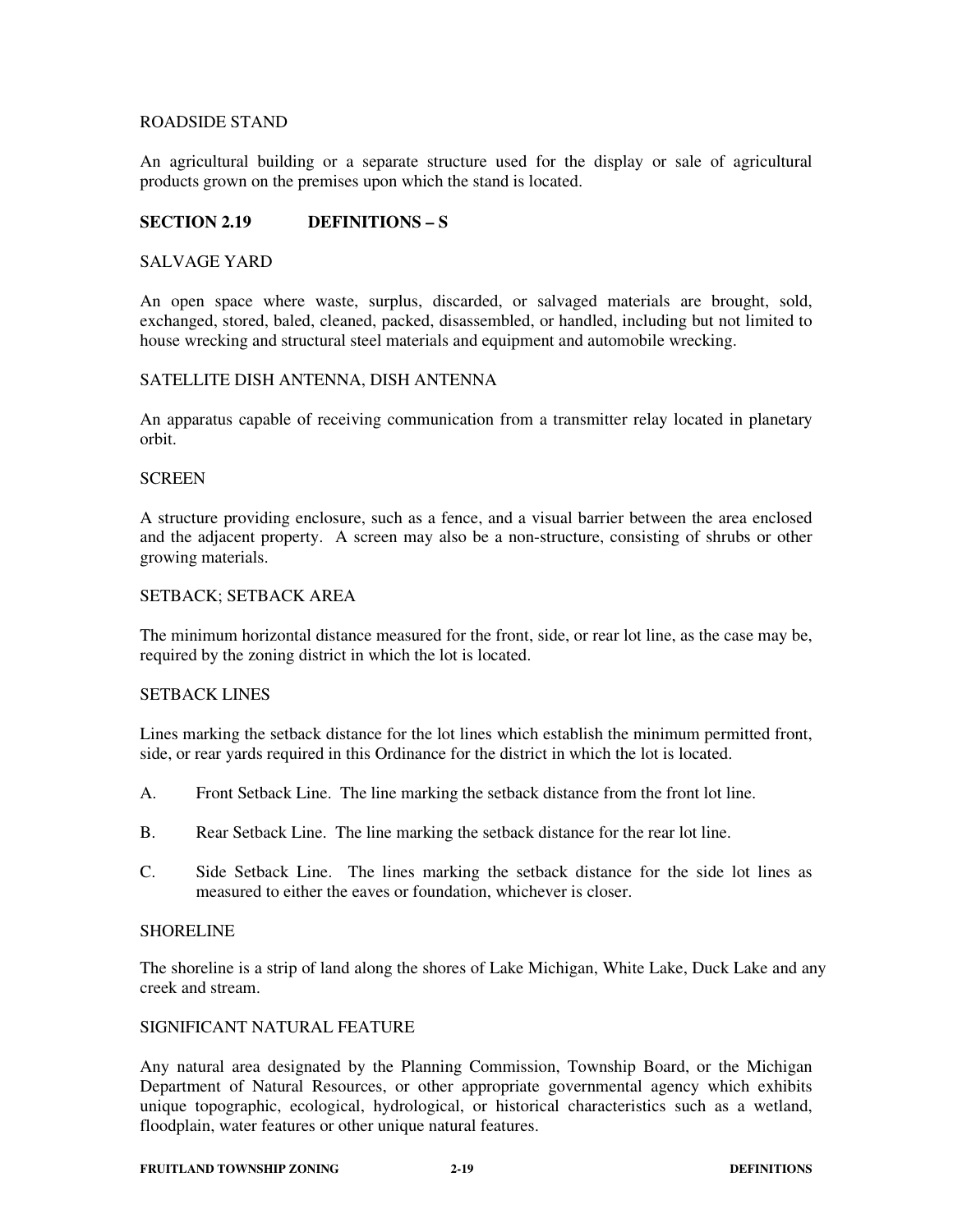## SITE PLAN

A plan showing all salient features of a proposed development, so that it may be evaluated in order to determine whether it meets the provisions of this Ordinance.

## **STORY**

That portion of a building included between the surface of any floor and the sill plate of the floor next above it, or if there is no floor above it, then the space between the floor and the ceiling next above it; provided that portion shall be counted as a story only if over eighty percent (80%) of its height is above grade.

## STORY, HALF

That part of a building between a pitched roof and the uppermost full story, said part having a floor area which does not exceed one-half (1/2) the floor area of said full story, provided the area contains at least two hundred (200) square feet and which contains a clear height of at least seven and one-half (7 ½) feet, at its highest point.

## STREET, ARTERIAL

Arterials streets shall be the following: Bard Road, Bell Road, Berquist Road, Blank Road, Clark Street, Creekside Drive, Dame Road, Duck Lake Road, Durham Road, Gibson Road, Green Creek Road, Hain Road, Hyde Park Road, Jay Road, Jones Road, Lakewood Road, Lamos Road, Lorenson Road, McMillan Road, Michillinda Road, Murray Road, Nestrom Road, Nord Road, Olds Lane, Orshal Road, Riley Thompson Road, River Road, Scenic Drive, Simonelli Road, South Shore Drive, Todd Road, Tyler Road, Wabaningo Road, Weber Road, White Lake Drive, Whitehall Road, Worden Road, Zellar Road.

## STREET, PRIVATE

A privately owned and maintained right-of-way that affords traffic circulation and principal means of access to abutting property, including avenue, place, way, drive, lane, boulevard, highway, road and other thoroughfare. A private street shall include any drive or roadway which is not a dedicated public right-of-way, and which provides or has the potential for providing access to existing parcels.

## STREET, PUBLIC

A public right-of-way that affords traffic circulation and principal means of access to abutting property, including avenue, place, way, drive, lane, boulevard, highway, road, and other thoroughfare; except an alley.

## STREET, RESIDENTIAL

Residential streets are all those not listed as Arterial streets and include but are not limited to private streets and streets in subdivisions and site condominiums.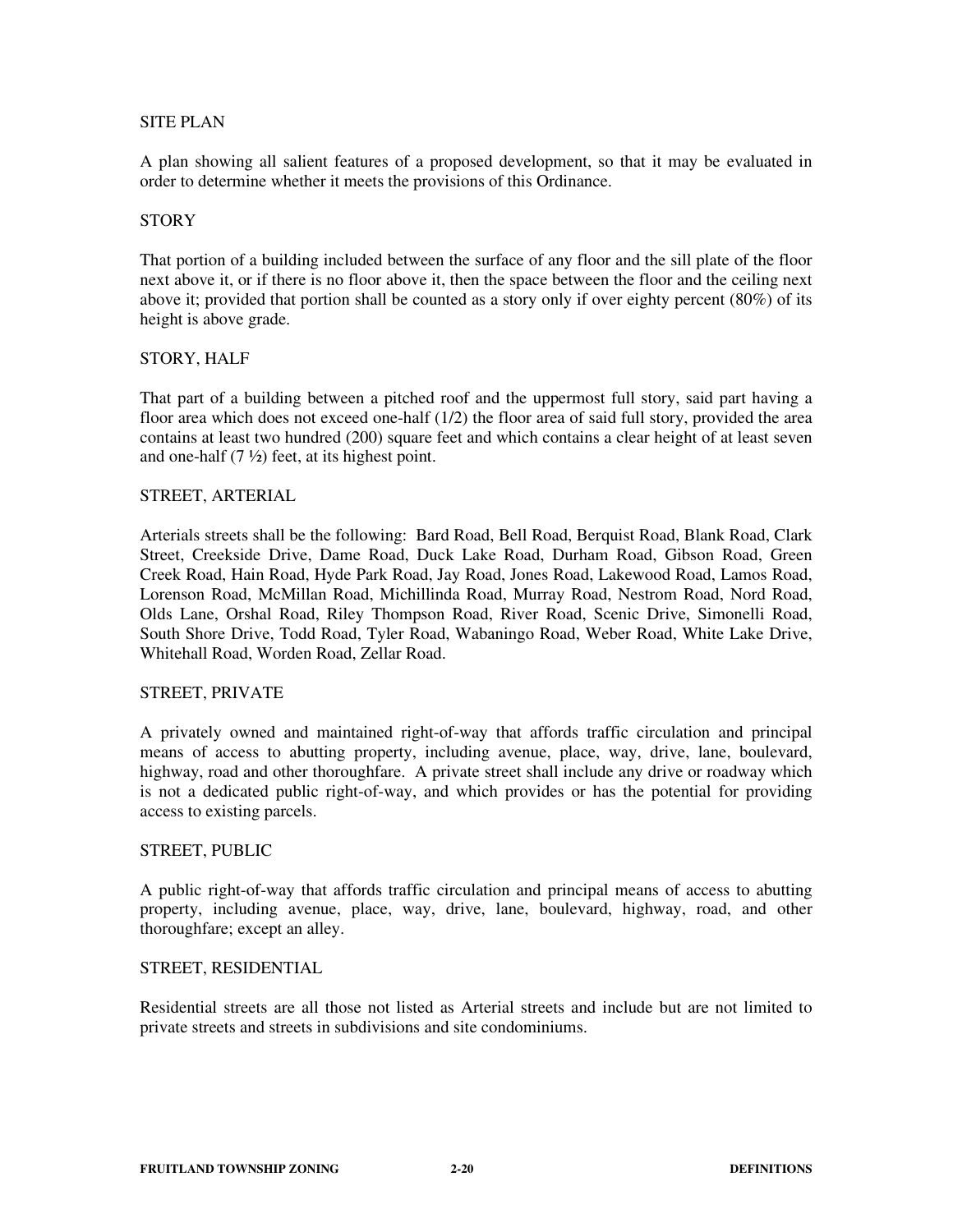## **STRUCTURE**

Anything constructed or erected which requires permanent location on the ground or attachment to something having such location, including but not limited to, all buildings and free-standing signs, but not including sidewalks, drives, patios, utility poles and the like. It includes any walled and roofed building that is principally above ground, gas or liquid storage facility, or a manufactured home.

# STRUCTURE – SUPPLEMENTARY

A non building structure including canopies, scales and the like.

## SUBSTANTIAL IMPROVEMENT

Means any repair, reconstruction, or improvement of a structure, the cost of which equals or exceeds fifty percent of the market value of the structure either, (1) before the improvement or repair is started, or (2) if the structure has been damaged and is being restored, before the damage occurred. For the purposes of this definition "substantial improvement" is considered to occur when the first alteration of any wall, ceiling, floor, or other structural part of the building commences, whether or not that alteration affects the external dimensions of the structure. The term does not, however, include either (1) any project for improvement of a structure to comply with existing state or local health, sanitary or safety code specifications which are solely necessary to assure safe living conditions, or (2) any alteration of a structure listed on the National Register of Historic Places or a Michigan Register of Historic Places.

# **SECTION 2.20 DEFINITIONS – T**

## TEMPORARY BUILDING OR USE

A structure or use permitted by the Zoning Administrator to exist during periods of construction of the main building or for special events as permitted by this Ordinance.

# TRAVEL TRAILER

A vehicular, portable unit built on a chassis designed to be used as a temporary dwelling for travel and recreational purposes, not exceeding eight (8) feet in width or thirty-five (35) feet in length. It includes folding campers and truck mounted campers.

# **SECTION 2.21 DEFINITIONS – V**

## **VARIANCE**

A modification of the literal provisions of the Zoning Ordinance granted when strict enforcement of the Zoning Ordinance would cause undue hardship owing to circumstances unique to the individual property on which the variance is sought.

## VEHICLE REPAIR

An activity involving the general repair, rebuilding or reconditioning of motor vehicles, engines, or trailers; collision services, such as body, frame, or fender straightening and repair; overall painting and vehicle rust-proofing; refinishing or steam cleaning.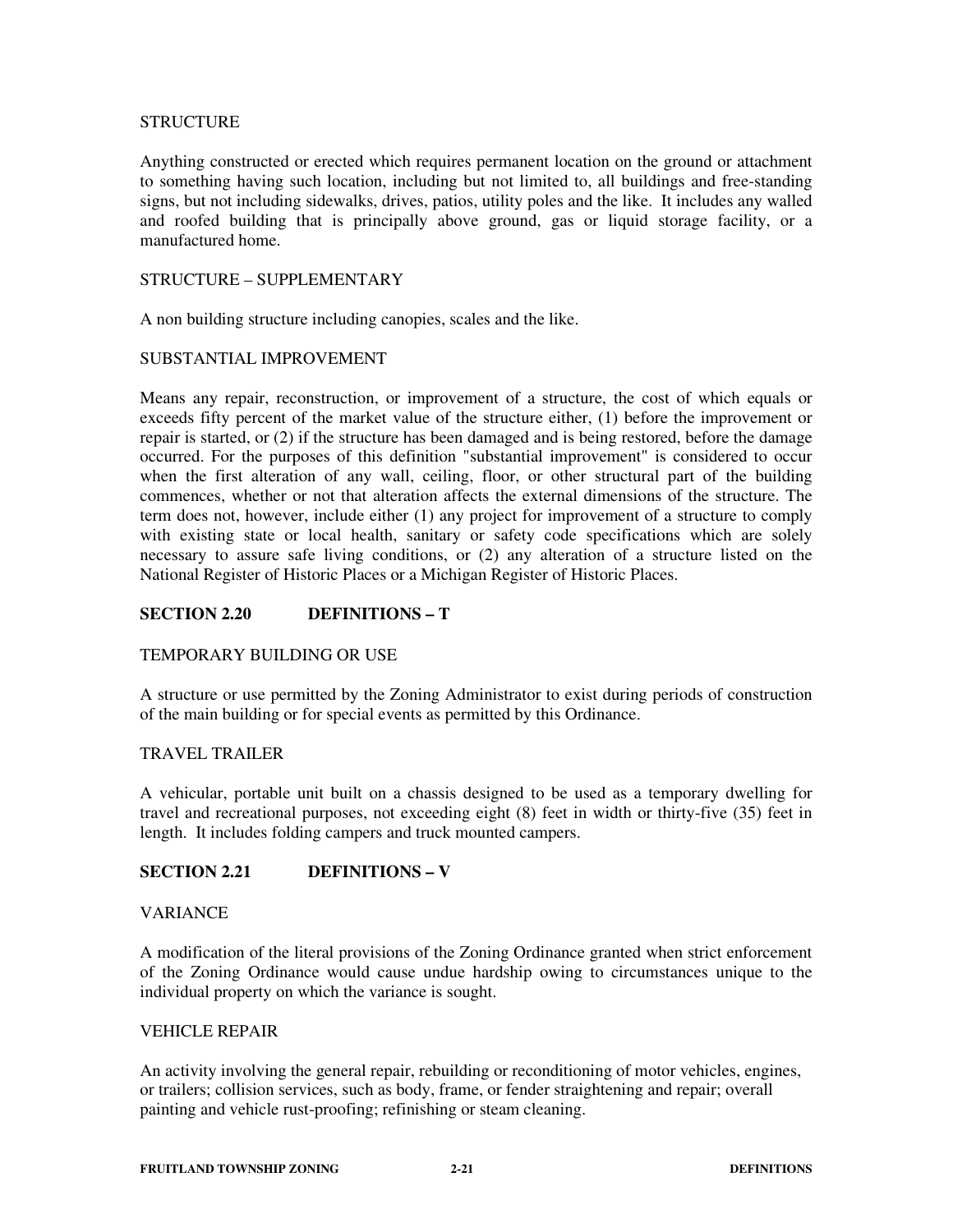## VEHICLE SERVICE STATION

A building designed or used for the retail sale of fuel (stored only in underground tanks), lubricants, air, water or other commodities for operating motor vehicles (including trucks, aircraft and boats) and including the customary space and facilities for the installation of such commodities on or in such vehicles and including space for storage, hand washing, minor repair, and servicing, but not including vehicle repair as defined in this Article.

# VEHICLE WASH ESTABLISHMENT

A building, or portion thereof, the primary purpose of which is that of washing motor vehicles.

# **SECTION 2.22 DEFINITIONS – W**

WALL

An upright structure of masonry, wood or other building materials serving to enclose, divide or protect an area.

## WIND TOWER

A structure designed to use wind power to pump water or generate electricity.

# **SECTION 2.23 DEFINITIONS – Y**

## YARD

A yard is an open space on the same land with a building or group of buildings, which open space lies between the building or group of buildings and the nearest lot line and is unoccupied by any structure and unobstructed from the ground upward, except as provided herein.

- A. A *Front Yard* is the open space extending the full width of the lot, uniform depth of which is measured at right angles to the front lot line.
- B. A *Rear Yard* is the open space extending the full width of the lot, the uniform depth of which is measured at right angles to the rear lot line.
- C. A *Side Yard* is an open unoccupied space between a main building and the side lot lines, extending from the front yard area to the rear yard area. The width of the side yard shall be measured horizontally from and at right angles to the nearest point of the side lot line.

## YARD, REQUIRED

The yard is set forth in the applicable chapters of the Fruitland Township Zoning Ordinance as the minimum yard required in each zoning district.

# **SECTION 2.24 DEFINITIONS – Z**

## ZONING ACT

The Michigan Zoning Enabling Act; Act 110 of 2006 of the Public Acts of Michigan, as amended (MCL 125.3101, et seq).